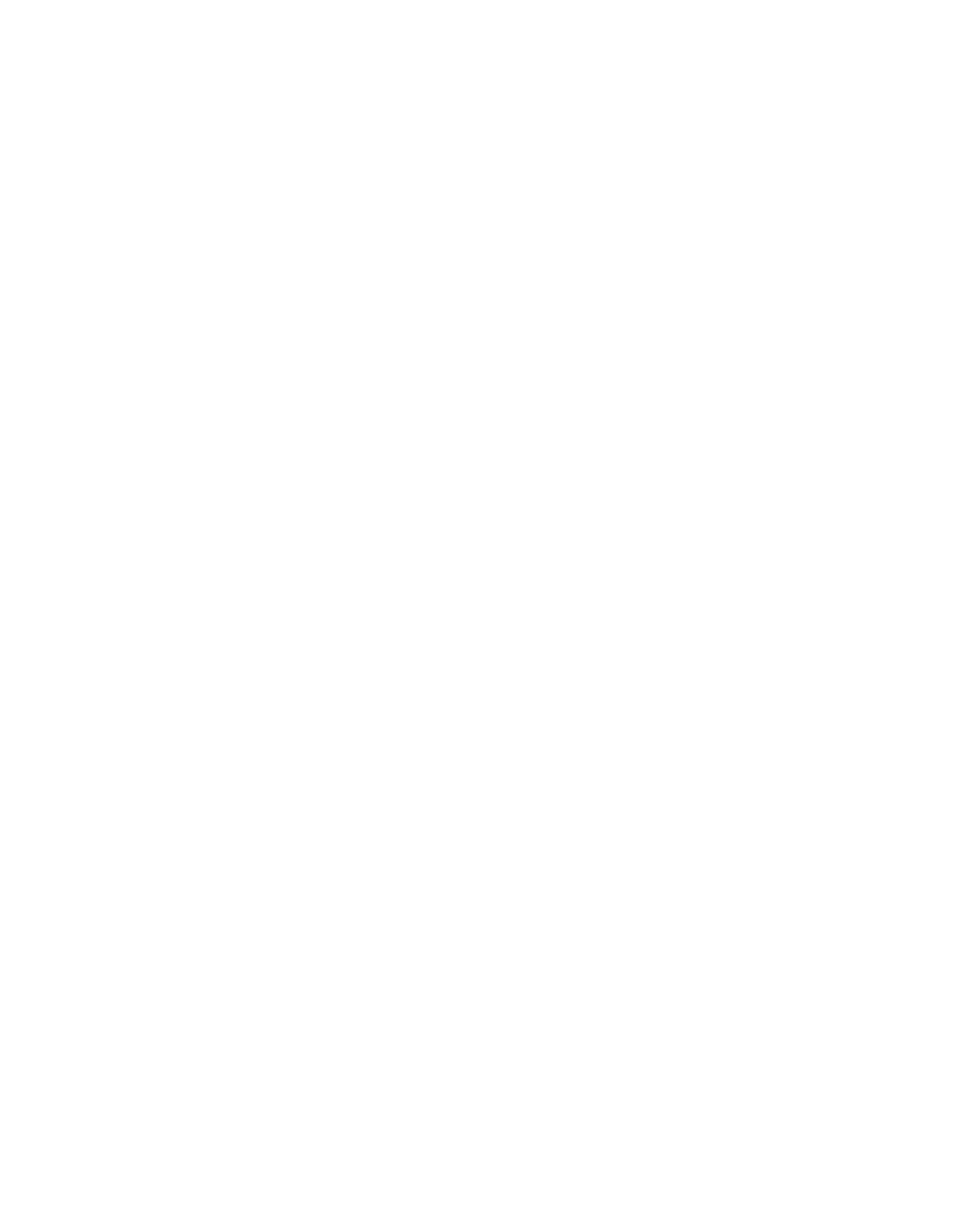#### **JOINT ASSEMBLY**

#### **Wednesday, May 5, 2021 at 12:00 Noon**

**S. 699--Senators Peeler, Alexander, Scott and Verdin: A CONCURRENT RESOLUTION TO FIX WEDNESDAY, MAY 5, 2021, AT NOON AS THE DATE AND TIME FOR THE HOUSE OF REPRESENTATIVES AND THE SENATE TO MEET IN JOINT SESSION IN THE HALL OF THE HOUSE OF REPRESENTATIVES TO ELECT ONE MEMBER OF THE LEGISLATIVE AUDIT COUNCIL, AT-LARGE, WHOSE TERM WILL EXPIRE JUNE 30, 2027; TO ELECT A MEMBER OF THE BOARD OF TRUSTEES OF COASTAL CAROLINA UNIVERSITY FROM THE SECOND CONGRESSIONAL DISTRICT, SEAT 2, FOR A TERM TO EXPIRE JUNE 30, 2025; A MEMBER FROM THE FOURTH CONGRESSIONAL DISTRICT, SEAT 4, FOR A TERM TO EXPIRE JUNE 30, 2025; FROM THE SIXTH CONGRESSIONAL DISTRICT, SEAT 6, FOR A TERM TO EXPIRE JUNE 30, 2025, AND MEMBERS, AT-LARGE, FROM SEATS 8, 10, 12, 14, AND 15, RESPECTIVELY, ALL FOR TERMS TO EXPIRE JUNE 30, 2025; TO ELECT A MEMBER OF THE BOARD OF TRUSTEES OF WINTHROP UNIVERSITY, AT-LARGE, SEAT 10, FOR A TERM TO EXPIRE JUNE 30, 2027; TO ELECT ONE MEMBER TO THE COMMISSION OF THE OLD EXCHANGE BUILDING, AT-LARGE, WHOSE TERM WILL EXPIRE JUNE 30, 2027; AND TO ELECT FOUR MEMBERS, AT-LARGE, OF THE BOARD OF TRUSTEES OF THE WIL LOU GRAY OPPORTUNITY SCHOOL, ALL FOR TERMS TO EXPIRE JUNE 30, 2025.**

(Adopted--March 31, 2021)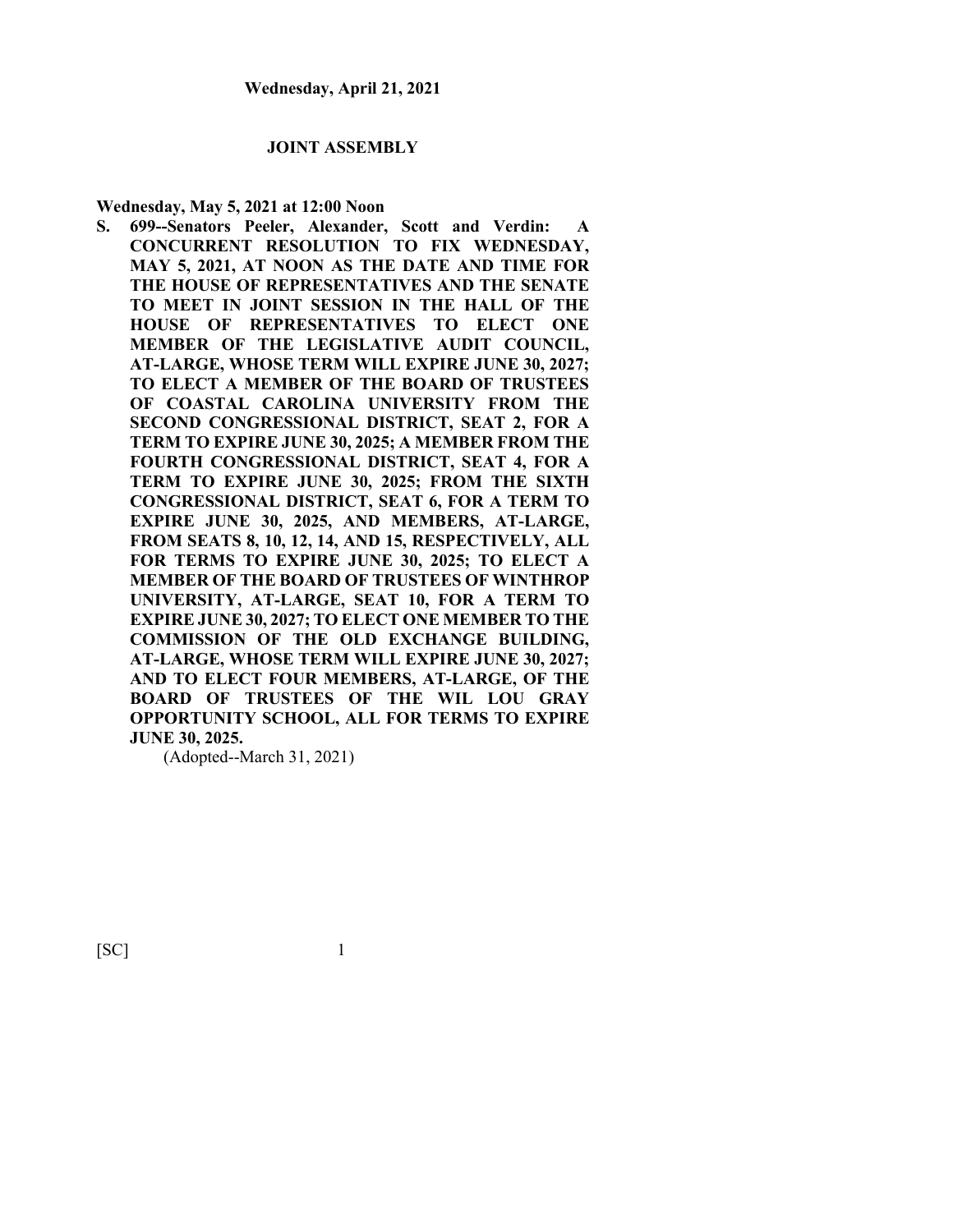### **UNCONTESTED LOCAL SECOND READING BILL**

**S. 448--Senator Fanning: A BILL TO AMEND ACT 379 OF 1959, AS AMENDED, RELATING TO THE CHESTER METROPOLITAN DISTRICT, SO AS TO ADD FOUR MEMBERS TO THE CHESTER COUNTY BOARD OF DIRECTORS APPOINTED BY THE CHESTER COUNTY LEGISLATIVE DELEGATION.**

(Without reference--January 12, 2021)

#### **MOTION PERIOD**

#### **BILL RETURNED FROM THE HOUSE**

(Returned with Amendments)

**S. 38--Senators Grooms, Rice, Hembree, Verdin, Kimbrell, Corbin, Loftis, Campsen, Bennett and Young: A BILL TO ENACT THE "REINFORCING COLLEGE EDUCATION ON AMERICA'S CONSTITUTIONAL HERITAGE ACT" OR THE "REACH ACT"; TO AMEND SECTION 59-29-120(A), RELATING TO THE STUDY OF THE UNITED STATES CONSTITUTION REQUISITE FOR GRADUATION, TO PROVIDE THAT EACH PUBLIC HIGH SCHOOL MUST PROVIDE INSTRUCTION CONCERNING THE UNITED STATES CONSTITUTION, THE FEDERALIST PAPERS, AND THE DECLARATION OF INDEPENDENCE TO EACH**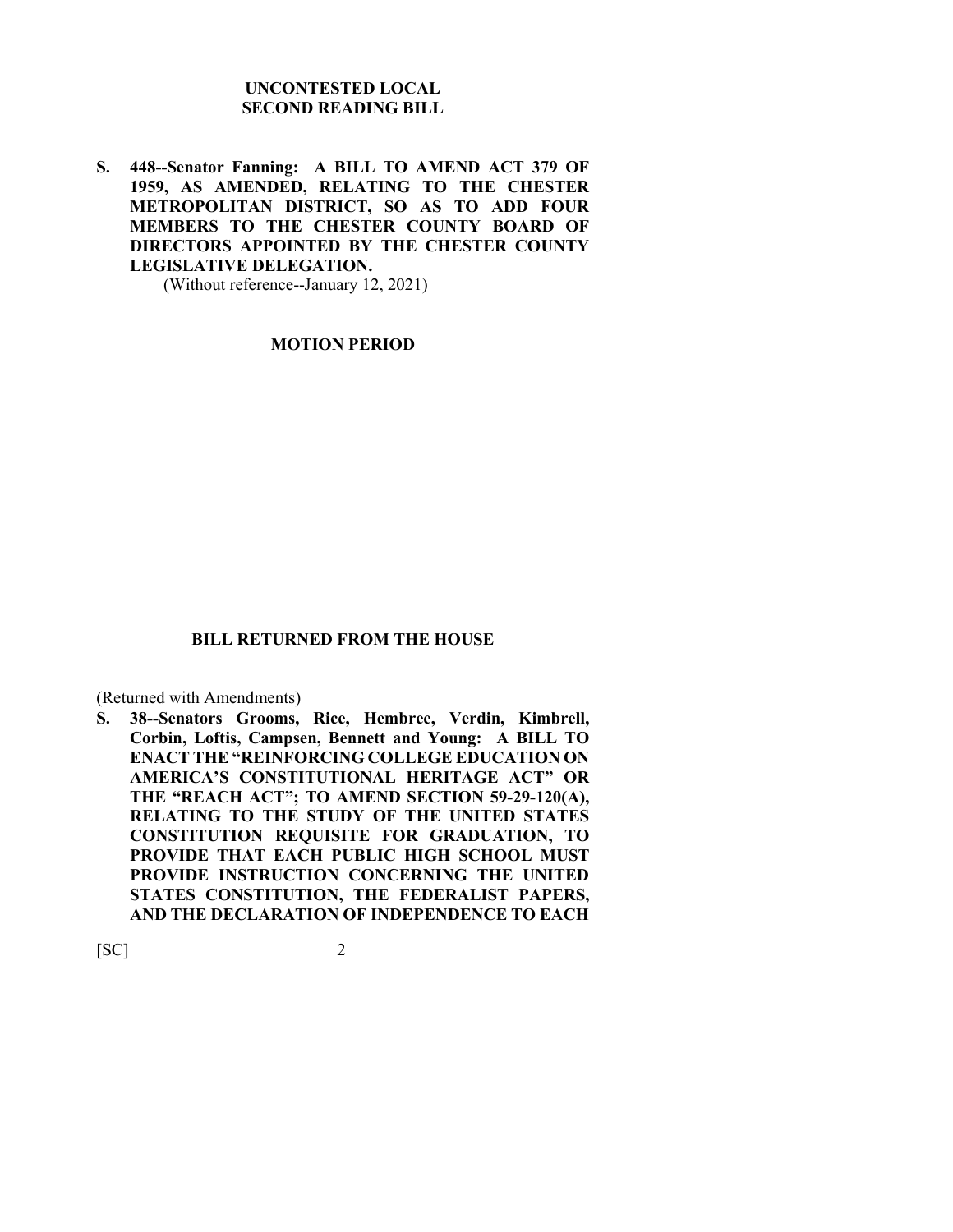**STUDENT FOR AT LEAST ONE YEAR; TO AMEND SECTION 59-29-130, RELATING TO THE DURATION OF INSTRUCTION IN THE ESSENTIALS OF THE UNITED STATES CONSTITUTION, TO PROVIDE THAT EACH INSTITUTION OF HIGHER LEARNING MUST PROVIDE INSTRUCTION CONCERNING THE UNITED STATES CONSTITUTION, THE FEDERALIST PAPERS, AND THE DECLARATION OF INDEPENDENCE TO EACH UNDERGRADUATE STUDENT FOR THREE SEMESTER CREDIT HOURS; AND TO REPEAL SECTION 59-29-140, RELATING TO THE ENFORCEMENT OF THE PROGRAM OF STUDY OF THE UNITED STATES CONSTITUTION BY THE STATE SUPERINTENDENT OF EDUCATION.**

(Returned from the House--April 20, 2021)

### **INTERRUPTED DEBATE**

(Debate was interrupted by adjournment on Tuesday, April 20, 2021)

**S. 464--Senators Rankin, McElveen, Adams, Talley, Matthews, Garrett, Goldfinch, Gambrell, Hutto, Harpootlian, Williams, Young, Campsen, Hembree, Gustafson, Shealy, Stephens, Verdin, Alexander, Davis, K. Johnson, Cromer and Turner: A BILL TO AMEND SECTION 58-31-20 OF THE 1976 SOUTH CAROLINA CODE OF LAWS TO PROVIDE A MEMBER OF THE BOARD OF DIRECTORS OF THE PUBLIC SERVICE AUTHORITY SHALL NOT BE APPOINTED FOR MORE THAN TWO UNEXPIRED CONSECUTIVE TERMS AND FOR EDUCATION AND EXPERIENCE REQUIREMENTS FOR A BOARD MEMBER; TO ADD SECTION 58-31-225 TO PROVIDE THAT THE OFFICE OF REGULATORY STAFF HAS AUTHORITY TO MAKE INSPECTIONS, AUDITS AND EXAMINATIONS OF THE PUBLIC SERVICE AUTHORITY FOR ELECTRIC AND WATER RATES; TO AMEND SECTION 58-31-380 TO ESTABLISH A PROCESS TO RECEIVE PUBLIC COMMENT AND A PUBLIC HEARING IN SETTING ELECTRIC RATES, AND FOR THE OFFICE OF REGULATORY STAFF TO REVIEW THE PROPOSED RATES AND COMMENT BEFORE THE RATES GO INTO EFFECT; TO AMEND SECTION 58-33-20 TO INCLUDE THE PUBLIC SERVICE AUTHORITY IN THE**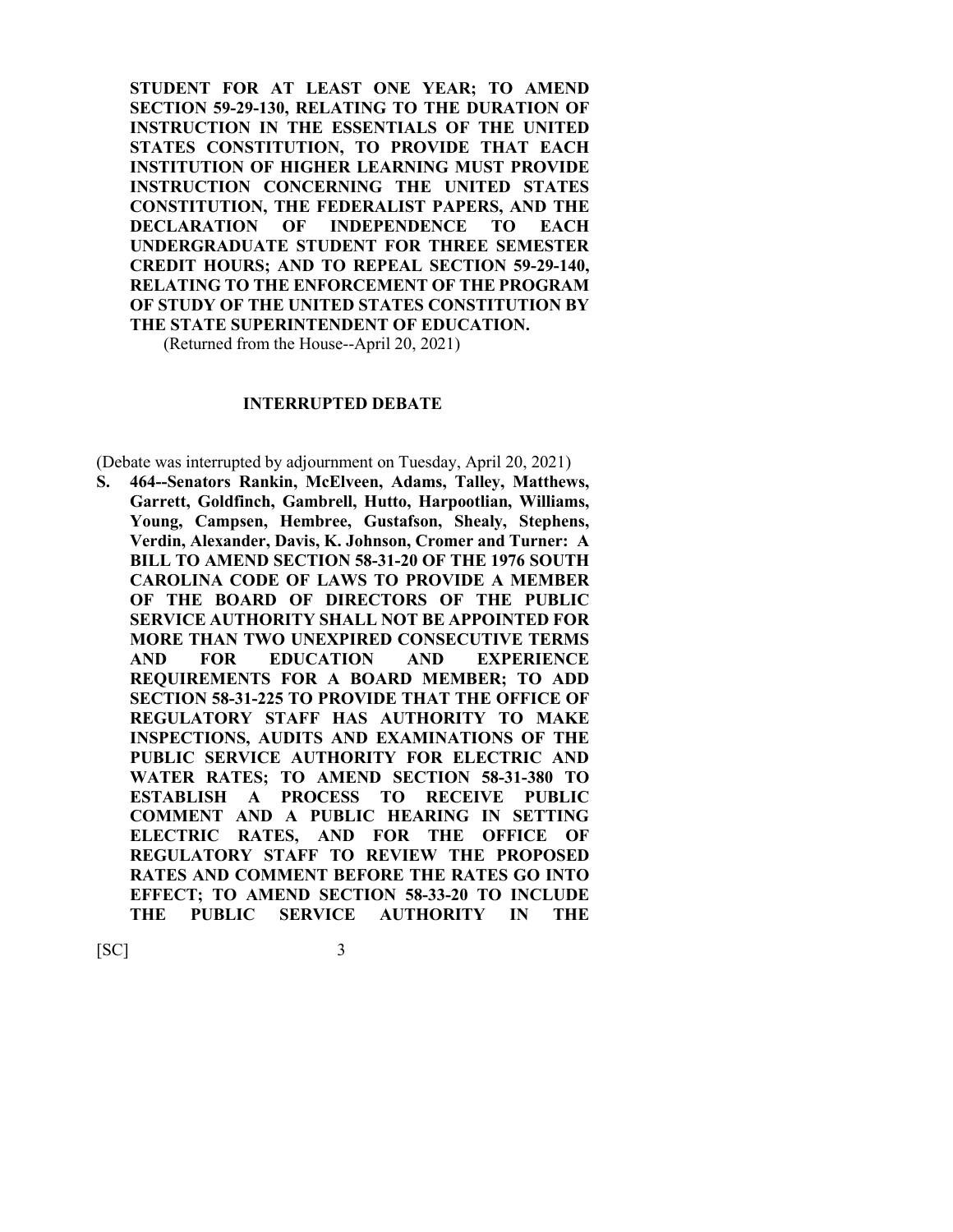**REQUIREMENTS FOR UTILITY FACILITY SITING; TO AMEND SECTION 58-37-40 TO DELETE SUBSECTION (A)(3); AND TO ADD SECTION 58-37-45 TO REQUIRE THE SOUTH CAROLINA PUBLIC SERVICE AUTHORITY TO SUBMIT AN INTEGRATED RESOURCE PLAN TO THE PUBLIC SERVICE COMMISSION AND TO PROVIDE FOR PLAN REQUIREMENTS.**

(Read the first time--January 13, 2021) (Reported by Committee on Judiciary--March 31, 2021) (Favorable with amendments) (Committee Amendment Adopted--April 20, 2021) (Amended--April 20, 2021)

#### **STATEWIDE THIRD READING BILLS**

**S. 202--Senator Hembree: A BILL TO AMEND SECTION 1-6- 10(1) AND (5) OF THE 1976 CODE, RELATING TO DEFINITIONS FOR THE OFFICE OF THE STATE INSPECTOR GENERAL, TO DEFINE NECESSARY TERMS.**

(Read the first time--January 12, 2021) (Reported by Committee on Education--March 11, 2021) (Favorable with amendments) (Read the second time--March 25, 2021) (Amendment proposed--March 25, 2021) (Document No. RES\AMEND\202R001.SP.GH) (Contested by Senator Campsen)

**S. 354--Senator Rice: A BILL TO AMEND SECTION 56-2-105, RELATING TO THE ISSUANCE OF GOLF CART PERMIT DECALS AND REGISTRATIONS AND THE OPERATION OF GOLF CARTS WITHIN THE STATE, SO AS TO PROVIDE A MUNICIPALITY MAY ALLOW PERMITTED GOLF CARTS TO BE OPERATED WITHIN ITS JURISDICTION UNDER CERTAIN CONDITIONS.** (Read the first time--January 12, 2021) (Reported by Committee on Transportation--March 23, 2021) (Favorable with amendments)

(Read the second time--March 25, 2021) (Committee Amendment Adopted--April 06, 2021) (Contested by Senator Rice)

 $[SC]$ 

| н |
|---|
| н |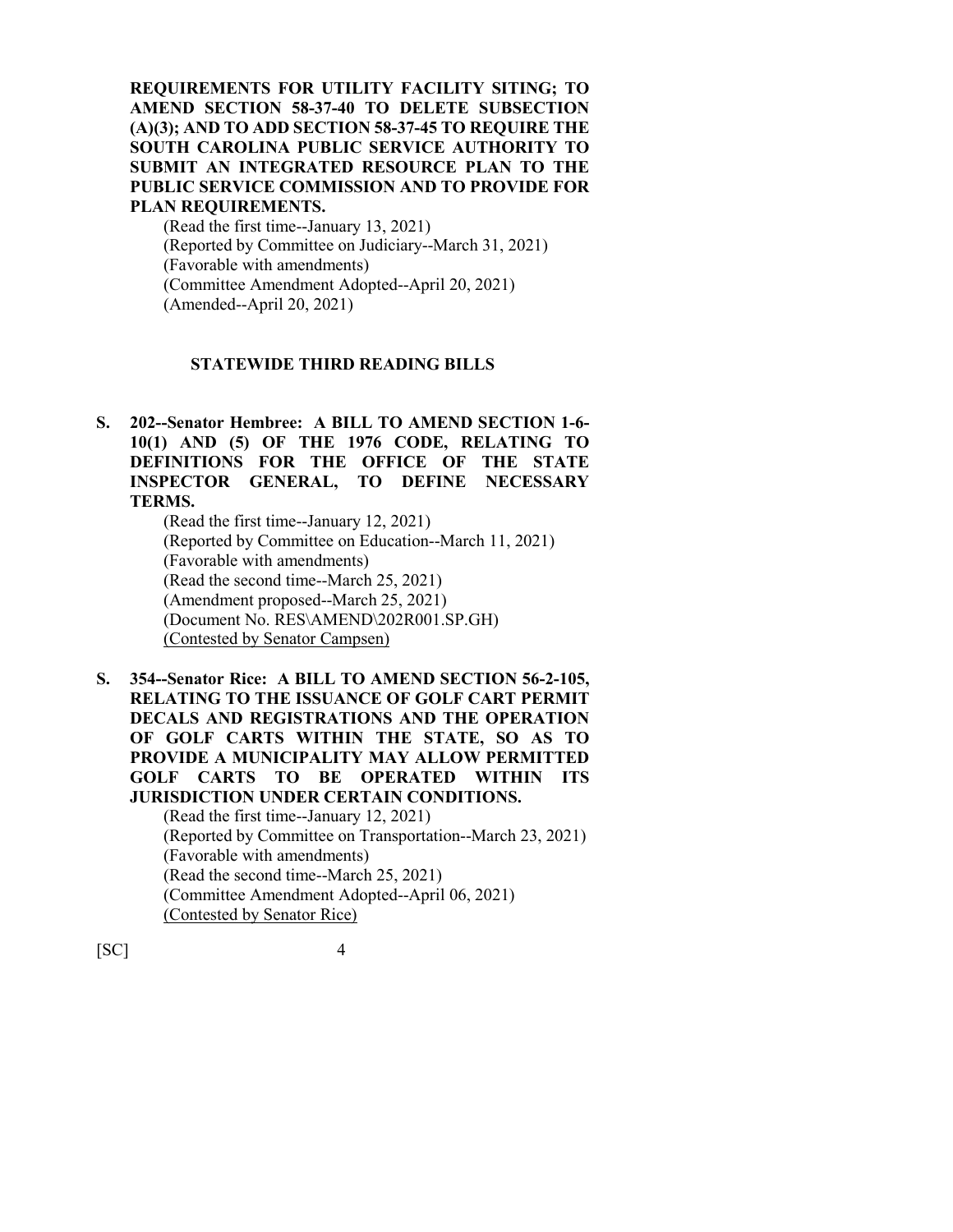**S. 401--Senators Gustafson, Hembree and Fanning: A BILL TO AMEND SECTION 6-1-320 OF THE 1976 CODE, RELATING TO THE LIMITATION ON MILLAGE INCREASES, TO ALLOW THE GOVERNING BODY OF A COUNTY TO SUSPEND THE LIMITATION FOR THE PURPOSE OF SUPPORTING A FIRE PROTECTION DISTRICT.**

> (Read the first time--January 12, 2021) (Reported by Committee on Finance--March 17, 2021) (Favorable with amendments) (Committee Amendment Adopted--April 06, 2021) (Read the second time--April 06, 2021) (Ayes 22, Nays 20-- April 06, 2021) (Contested by Senator Rice)

**S. 628--Senator Davis: A BILL TO ENACT THE "PHARMACY ACCESS ACT"; TO AMEND CHAPTER 43, TITLE 40 OF THE 1976 CODE, RELATING TO THE SOUTH CAROLINA PHARMACY PRACTICE ACT, BY ADDING SECTIONS 40- 43-210 THROUGH 40-43-280, TO PROVIDE THAT THE SOUTH CAROLINA PHARMACY PRACTICE ACT DOES NOT CREATE A DUTY OF CARE FOR A PERSON WHO PRESCRIBES OR DISPENSES A SELF-ADMINISTERED HORMONAL CONTRACEPTIVE OR ADMINISTERS AN INJECTABLE HORMONAL CONTRACEPTIVE, TO PROVIDE THAT CERTAIN PHARMACISTS MAY DISPENSE A SELF-ADMINISTERED HORMONAL CONTRACEPTIVE OR ADMINISTER AN INJECTABLE HORMONAL CONTRACEPTIVE PURSUANT TO A STANDING PRESCRIPTION DRUG ORDER, TO PROVIDE A JOINT PROTOCOL FOR DISPENSING A SELF-ADMINISTERED HORMONAL CONTRACEPTIVE OR ADMINISTERING AN INJECTABLE HORMONAL CONTRACEPTIVE WITHOUT A PATIENT-SPECIFIC WRITTEN ORDER, TO REQUIRE CONTINUING EDUCATION FOR A PHARMACIST DISPENSING A SELF-ADMINISTERED HORMONAL CONTRACEPTIVE OR ADMINISTERING AN INJECTABLE HORMONAL CONTRACEPTIVE, TO IMPOSE REQUIREMENTS ON A PHARMACIST WHO DISPENSES A SELF-ADMINISTERED HORMONAL CONTRACEPTIVE OR ADMINISTERS AN INJECTABLE HORMONAL CONTRACEPTIVE, TO PROVIDE THAT A PRESCRIBER**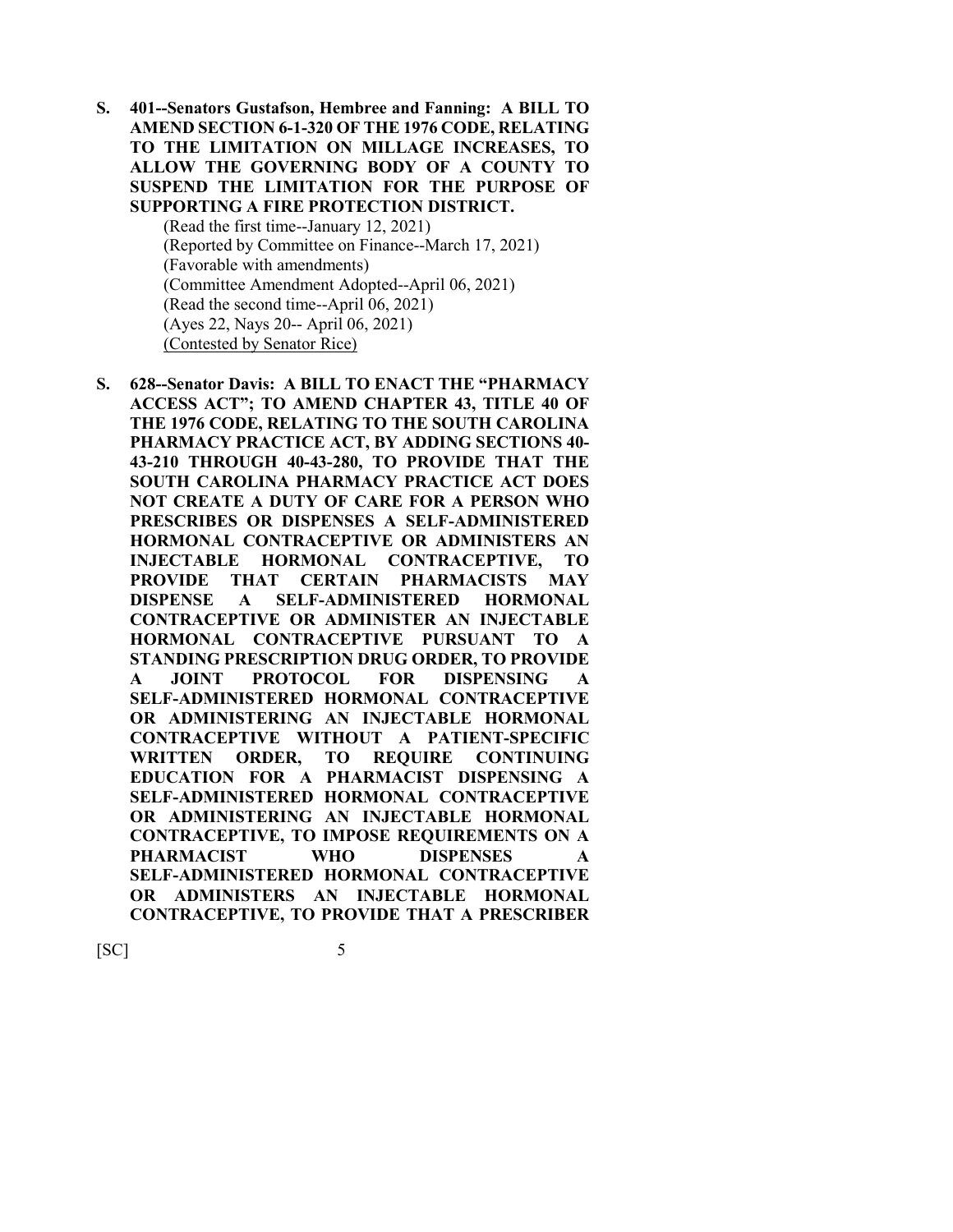**WHO ISSUES A STANDING PRESCRIPTION DRUG ORDER FOR A SELF-ADMINISTERED HORMONAL CONTRACEPTIVE OR INJECTABLE HORMONAL CONTRACEPTIVE IS NOT LIABLE FOR ANY CIVIL DAMAGES FOR ACTS OR OMISSIONS RESULTING FROM THE DISPENSING OR ADMINISTERING OF THE CONTRACEPTIVE, AND TO PROVIDE THAT THE SOUTH CAROLINA PHARMACY PRACTICE ACT SHALL NOT BE CONSTRUED TO REQUIRE A PHARMACIST TO DISPENSE, ADMINISTER, INJECT, OR OTHERWISE PROVIDE HORMONAL CONTRACEPTIVES; AND TO AMEND ARTICLE 1, CHAPTER 6, TITLE 44 OF THE 1976 CODE, RELATING TO THE DEPARTMENT OF HEALTH AND HUMAN SERVICES, BY ADDING SECTION 44-6-115, TO PROVIDE FOR PHARMACIST SERVICES COVERED UNDER MEDICAID; AND TO DEFINE NECESSARY TERMS.**

(Read the first time--March 02, 2021) (Reported by Committee on Medical Affairs--March 10, 2021) (Favorable with amendments) (Committee Amendment Adopted--March 31, 2021) (Amended--March 31, 2021) (Amended--April 08, 2021) (Read the second time--April 08, 2021) (Ayes 40, Nays 0--April 08, 2021) (Contested by Senator Kimbrell)

**H. 3689--Rep. Allison: A BILL TO AMEND SECTION 56-3-190, CODE OF LAWS OF SOUTH CAROLINA, 1976, RELATING TO THE REGISTRATION AND LICENSURE OF VEHICLES BY THE DEPARTMENT OF MOTOR VEHICLES, SO AS TO PROVIDE THAT IF A COMMERCIAL MOTOR VEHICLE IS REGISTERED THROUGH THE INTERNATIONAL REGISTRATION PLAN AND IS OPERATED UNDER A UNITED STATES DEPARTMENT OF TRANSPORTATION (USDOT) NUMBER ASSIGNED TO A PERSON OTHER THAN THE VEHICLE'S OWNER, THEN THE PERSON TO WHOM THE USDOT NUMBER IS ASSIGNED MAY REGISTER THE COMMERCIAL MOTOR VEHICLE BY SUBMITTING**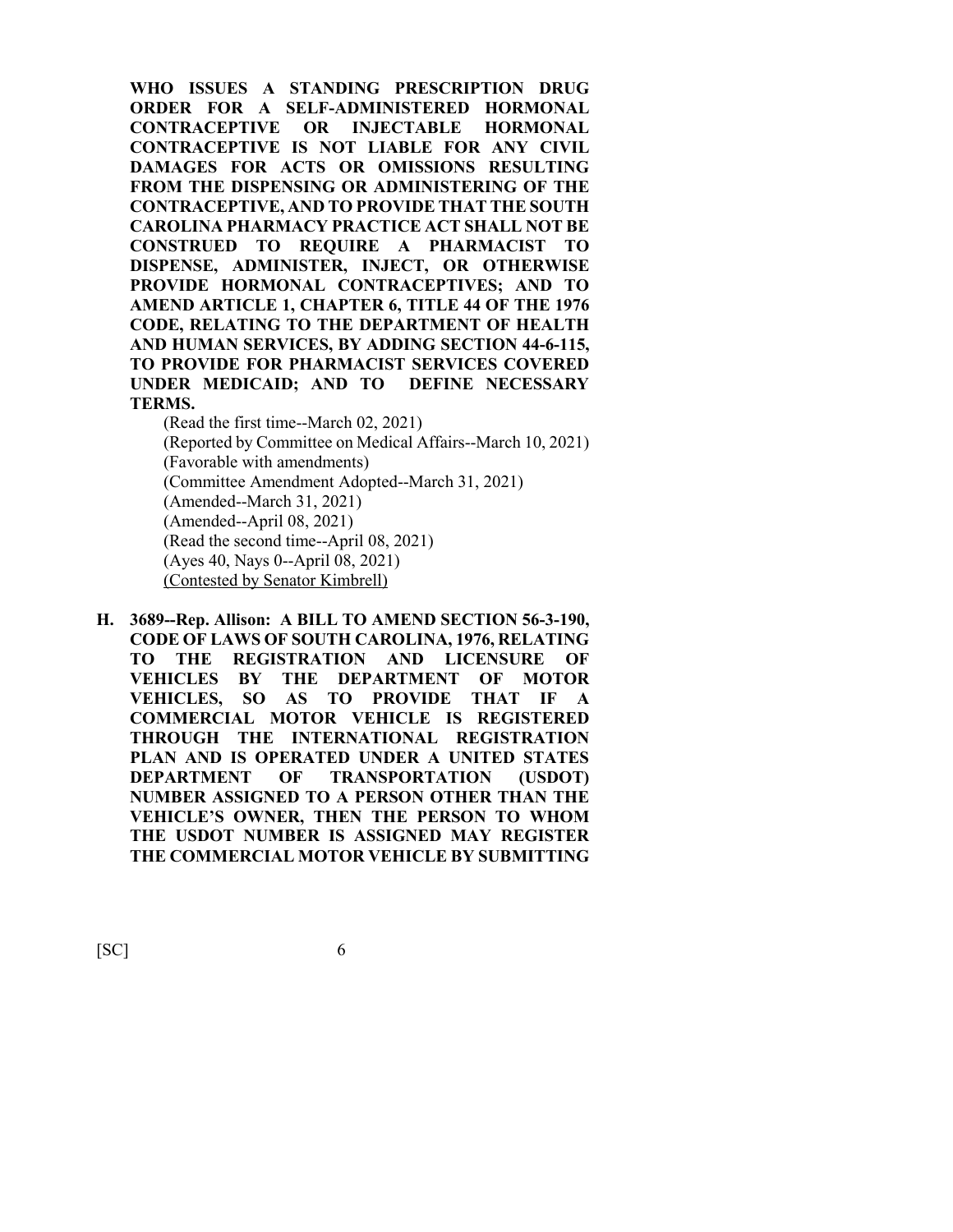#### **THE APPROPRIATE APPLICATION AND FEES TO THE DEPARTMENT OF MOTOR VEHICLES.**

(Read the first time--February 17, 2021) (Reported by Committee on Transportation--April 08, 2021) (Favorable with amendments) (Committee Amendment Adopted--April 14, 2021) (Read the second time--April 20, 2021) (Ayes 42, Nays 0--April 20, 2021)

**H. 3805--Reps. B. Cox, Erickson, Davis, Allison, Wooten, McGarry, Hill, Pope, Caskey, McCabe, Oremus, T. Moore, W. Newton, Ligon, Blackwell, R. Williams, Jefferson, Hixon, Taylor, S. Williams and Matthews: A BILL TO AMEND THE CODE OF LAWS OF SOUTH CAROLINA, 1976, BY ADDING ARTICLE 147 TO CHAPTER 3, TITLE 56 SO AS TO PROVIDE THE DEPARTMENT OF MOTOR VEHICLES MAY ISSUE VARIOUS MILITARY SPECIAL LICENSE PLATES; AND TO REPEAL ARTICLES 7, 8, 14, 15, 16, 33, 38, 43, 53, 55, 56, 57, 59, 63, 68, 74, 84, 88, 99, 101, 102, 103, 104, 106, 107, 110, 111, 112, 115, 116, 117, 129, 131, 132, 143, and 144, CHAPTER 3 OF TITLE 56, RELATING TO THE ISSUANCE OF "WARTIME DISABLED VETERAN SPECIAL LICENSE PLATES", FREE VEHICULAR REGISTRATION FOR FORMER PRISONERS OF WAR, THE ISSUANCE OF SPECIAL LICENSE PLATES FOR MEMBERS OF THE UNITED STATES MILITARY RESERVES AND NATIONAL GUARD, MEDAL OF HONOR RECIPIENTS, PURPLE HEART RECIPIENTS, MEMBERS OF THE AMERICAN LEGION, RETIRED MEMBERS OF THE UNITED STATES ARMED FORCES, AND NORMANDY INVASION AND PEARL HARBOR SURVIVORS, THE ISSUANCE OF MEMBERS OF THE UNITED STATES ARMED SERVICES, UNITED STATES NAVAL ACADEMY, UNITED STATES AIR FORCE ACADEMY, SUPPORT OUR TROOPS, KOREAN WAR VETERANS, VIETNAM VETERANS, MARINE CORPS LEAGUE, WORLD WAR II VETERANS, GOLD STAR FAMILY OPERATION DESERT STORM-DESERT SHIELD, OPERATION ENDURING FREEDOM VETERAN, OPERATION IRAQI FREEDOM VETERAN, SILVER STAR, BRONZE STAR, UNITED STATES, NAVY CHIEF PETTY OFFICER, UNITED STATES MARINE CORPS, DISTINGUISHED SERVICE MEDAL, DISTINGUISHED**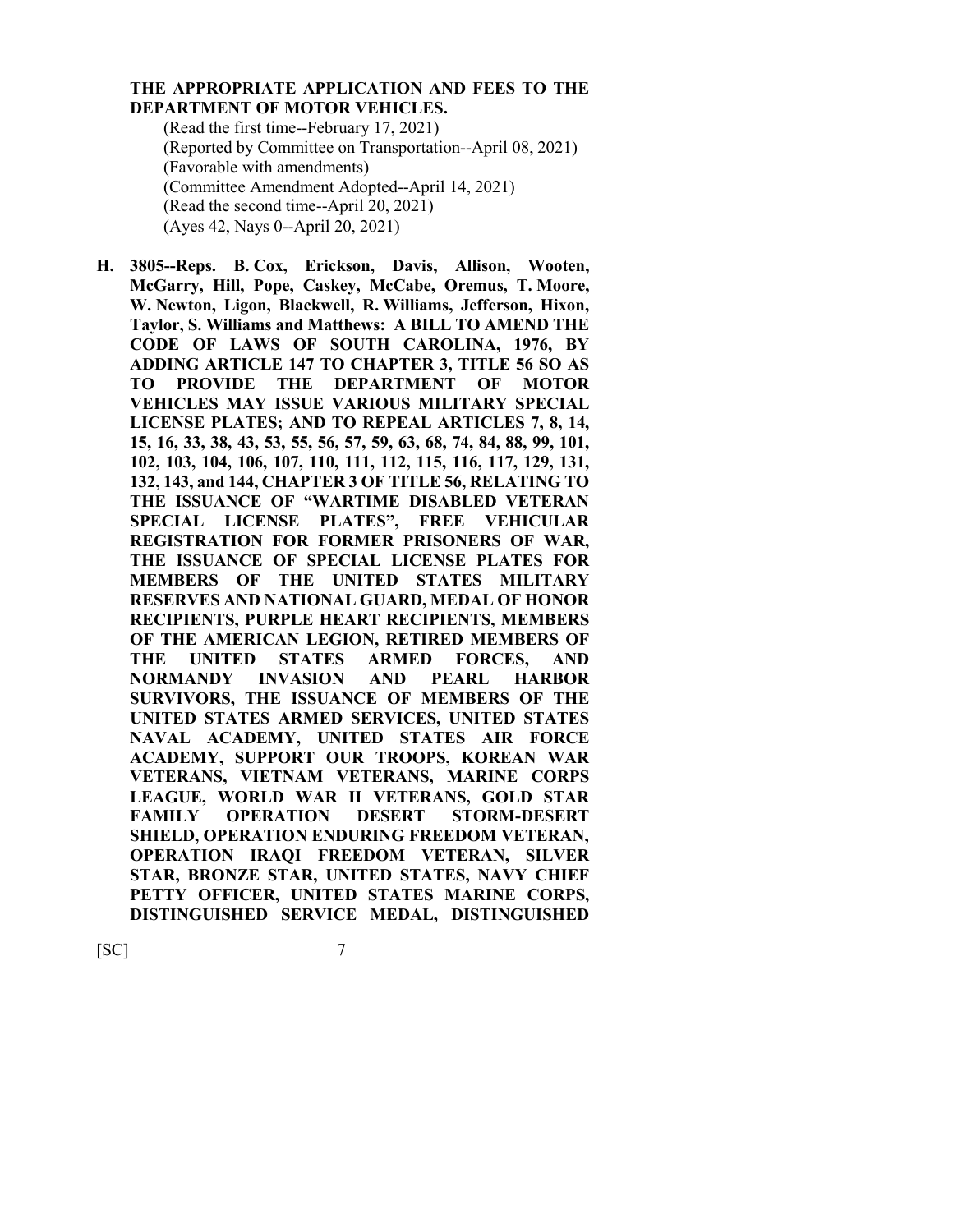**SERVICE CROSS, DEPARTMENT OF NAVY, PARENTS AND SPOUSES OF ACTIVE-DUTY OVERSEAS VETERANS, ACTIVE DUTY MEMBERS OF THE UNITED STATES ARMED FORCES, COMBAT-RELATED DISABLED VETERAN, RECIPIENTS OF THE DISTINGUISHED FLYING CROSS, PALMETTO CROSS, AND LEGION OF MERIT SPECIAL LICENSE PLATES.**

(Read the first time--March 9, 2021) (Reported by Committee on Transportation--April 13, 2021) (Favorable with amendments) (Committee Amendment Adopted--April 20, 2021) (Amended--April 20, 2021) (Read the second time--April 20, 2021) (Ayes 42, Nays 0--April 20, 2021)

**H. 3017--Reps. Davis, Atkinson, B. Newton, Magnuson, Fry, Daning, Felder, May, Long, Pope, Forrest, Oremus, M.M. Smith, Yow, McGinnis, Govan, Brawley, Willis, Henderson-Myers, Jones and McDaniel: A BILL TO AMEND SECTION 59-104-20, CODE OF LAWS OF SOUTH CAROLINA, 1976, RELATING TO ELIGIBILITY FOR PALMETTO FELLOWS SCHOLARSHIPS, SO AS TO INCLUDE TWO-YEAR INSTITUTIONS OF HIGHER LEARNING AND TECHNICAL COLLEGES AMONG INSTITUTIONS OF HIGHER LEARNING WHOSE STUDENTS MAY BE ELIGIBLE FOR THE SCHOLARSHIPS.**

(Read the first time--February 18, 2021) (Reported by Committee on Education--April 14, 2021) (Favorable) (Amended--April 20, 2021) (Read the second time--April 20, 2021) (Ayes 44, Nays 0--April 20, 2021)

**H. 3179--Reps. G.M. Smith, McCabe, Caskey, Yow and Brawley: A BILL TO AMEND SECTION 44-53-360, AS AMENDED, CODE OF LAWS OF SOUTH CAROLINA, 1976, RELATING TO PRESCRIPTIONS, SO AS TO EXEMPT SURGICALLY**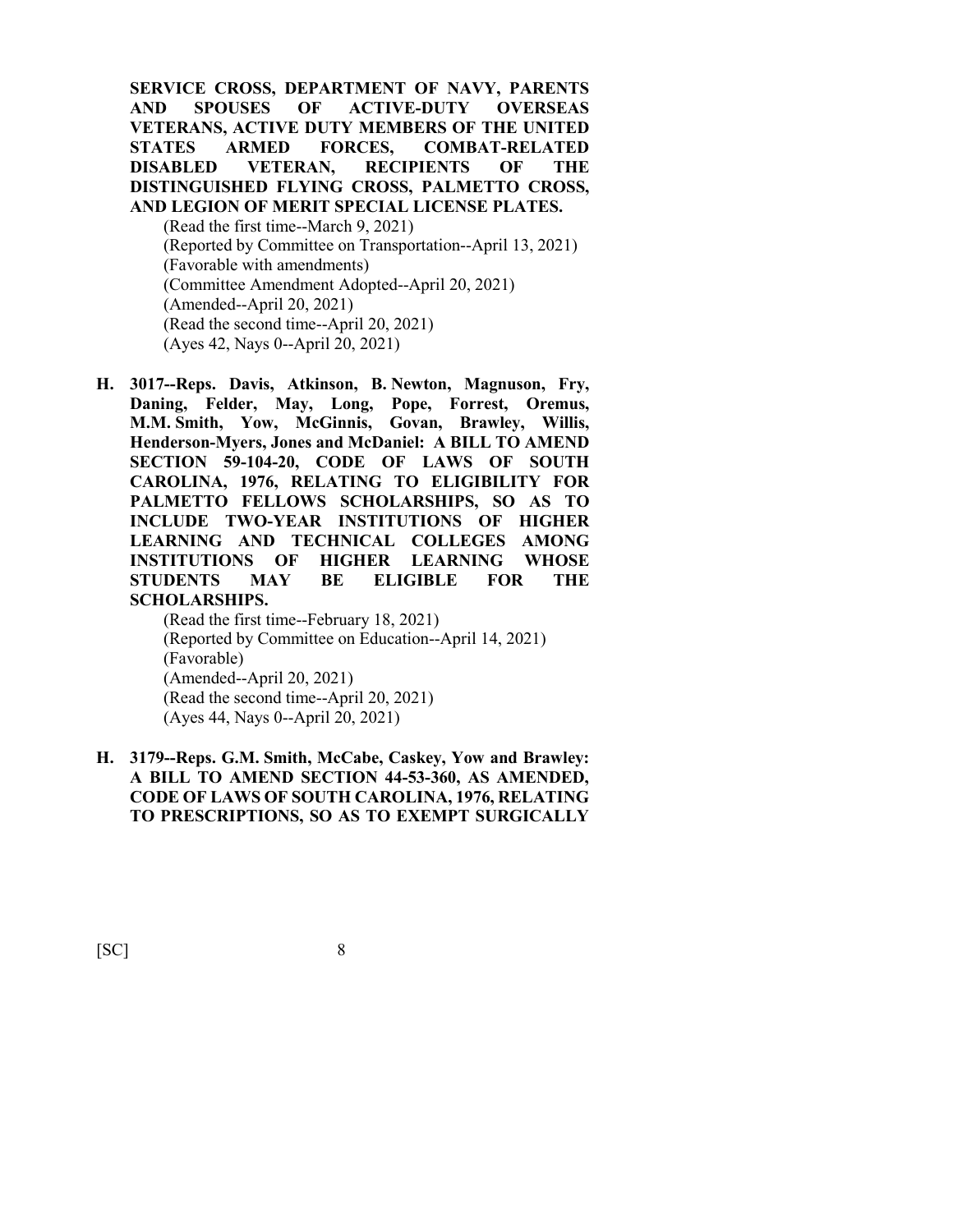#### **IMPLANTED DRUG DELIVERY SYSTEMS FROM THE THIRTY-ONE DAY SUPPLY LIMITATION.**

(Read the first time--March 3, 2021) (Polled by Committee on Medical Affairs--April 14, 2021) (Favorable) (Read the second time--April 20, 2021) (Ayes 43, Nays 0--April 20, 2021)

**H. 3567--Reps. Bernstein, Collins, Felder, Hosey, Murray, Henegan, Jefferson and R. Williams: A BILL TO AMEND SECTION 63-7-20, AS AMENDED, CODE OF LAWS OF SOUTH CAROLINA, 1976, RELATING TO TERMS DEFINED IN THE CHILDREN'S CODE, SO AS TO ADD A DEFINITION FOR "QUALIFIED RESIDENTIAL TREATMENT PROGRAM" AND OTHER TERMS; TO AMEND SECTIONS 63-7-1210 AND 63-7-2350, AS AMENDED, RELATING TO INVESTIGATIONS OF INSTITUTIONAL ABUSE AND RESTRICTIONS ON FOSTER CARE PLACEMENTS, RESPECTIVELY, SO AS TO MAKE CONFORMING CHANGES; BY ADDING SECTIONS 63-7-1730 AND 63-7-1740 SO AS TO REQUIRE ASSESSMENT, CASE PLANNING, AND JUDICIAL REVIEW FOR CHILDREN PLACED IN QUALIFIED RESIDENTIAL TREATMENT PROGRAMS; AND TO AMEND SECTION 63-7-1700, RELATING TO PERMANENCY PLANNING, SO AS TO MAKE CONFORMING CHANGES.**

(Read the first time--February 24, 2021) (Polled by Committee on Family and Veterans' Services-- April 14, 2021) (Favorable) (Read the second time--April 20, 2021) (Ayes 43, Nays 0--April 20, 2021)

**H. 4064--Reps. G.M. Smith, Sandifer and Weeks: A BILL TO AMEND SECTION 12-37-220, AS AMENDED, CODE OF LAWS OF SOUTH CAROLINA, 1976, RELATING TO PROPERTY TAX EXEMPTIONS, SO AS TO CLARIFY THAT MANUFACTURING PROPERTY OWNED OR LEASED BY A PUBLIC UTILITY REGULATED BY THE**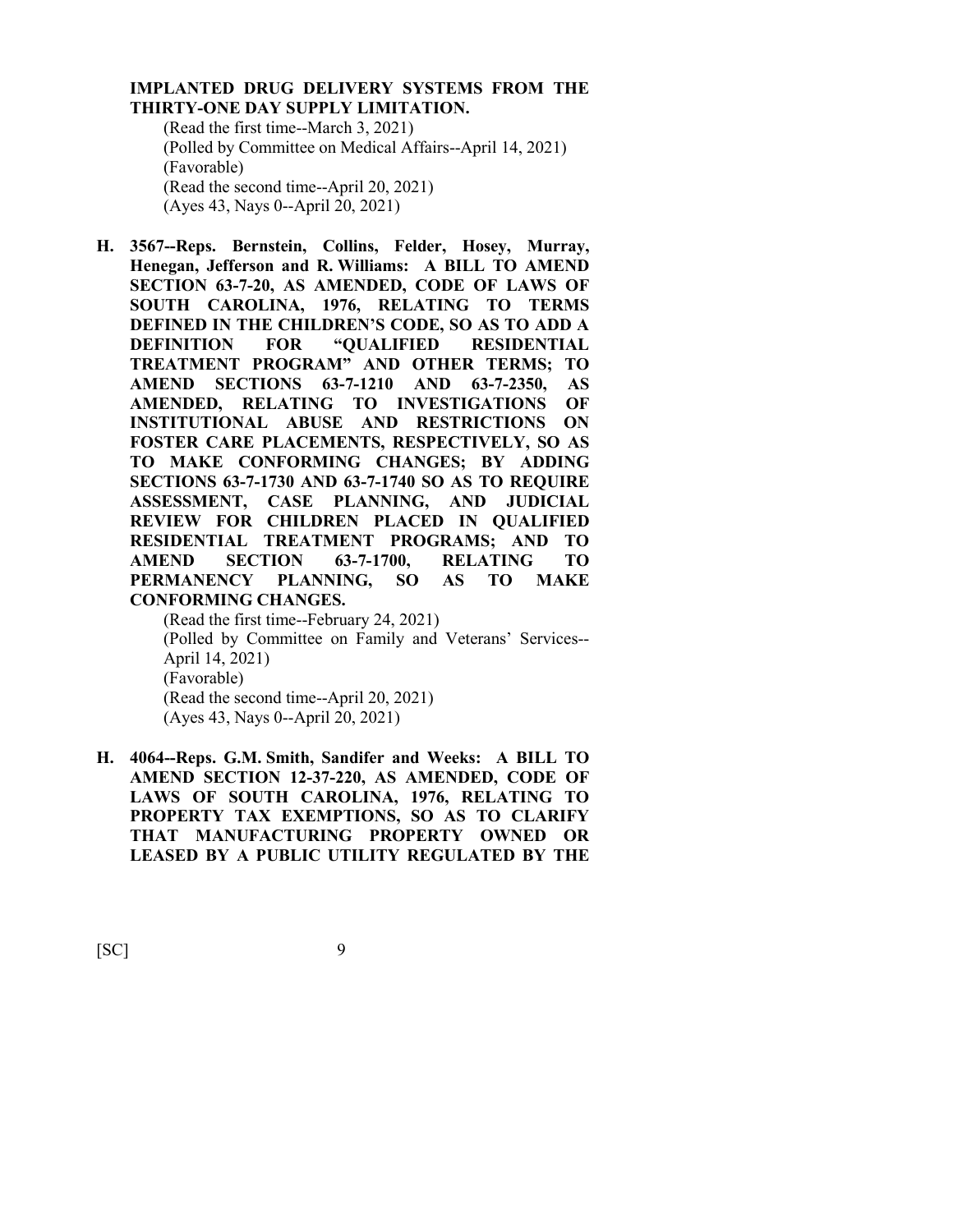#### **PUBLIC SERVICE COMMISSION DOES NOT QUALIFY FOR A 14.2857 PERCENT EXEMPTION.**

(Read the first time--April 7, 2021) (Reported by Committee on Finance--April 14, 2021) (Favorable with amendments) (Committee Amendment Adopted--April 20, 2021) (Read the second time--April 20, 2021) (Ayes 44, Nays 0--April 20, 2021)

### **STATEWIDE SECOND READING BILLS**

**S. 475--Senators Rankin, Grooms, Williams, Scott, Hembree, McElveen, Senn, Talley, Adams, Harpootlian, Hutto, Goldfinch, Matthews and Gambrell: A JOINT RESOLUTION TO REQUIRE NEXTERA ENERGY, INC. TO PROVIDE CERTAIN DOCUMENTS RELATED TO THE PUBLIC SERVICE AUTHORITY TO THE SPEAKER OF THE HOUSE OF REPRESENTATIVES, THE PRESIDENT OF THE SENATE, THE CHAIRMAN OF THE SENATE FINANCE COMMITTEE, THE CHAIRMAN OF THE HOUSE WAYS AND MEANS COMMITTEE, THE CHAIRMAN OF THE SENATE JUDICIARY COMMITTEE AND THE CHAIRMAN OF THE HOUSE JUDICIARY COMMITTEE.**

(Read the first time--January 21, 2021) (Reported by Committee on Judiciary--February 11, 2021) (Favorable) (Contested by Senator Massey)

**S. 376--Senators Talley, Hembree and Setzler: A BILL TO ENACT THE "STATE INSTITUTION OF HIGHER EDUCATION EFFICIENCY ACT"; TO AMEND TITLE 59 OF THE 1976 CODE, RELATING TO EDUCATION, BY ADDING CHAPTER 157, TO ALLOW THE BOARD OF TRUSTEES OF AN INSTITUTION OF HIGHER EDUCATION TO ESTABLISH BY RESOLUTION AN AUXILIARY DIVISION AS PART OF THE COLLEGE OR UNIVERSITY, TO PROVIDE THAT THE AUXILIARY DIVISION IS EXEMPT FROM VARIOUS STATE LAWS, TO REQUIRE THAT CERTAIN PERMANENT IMPROVEMENT PROJECTS MUST BE SUBMITTED TO**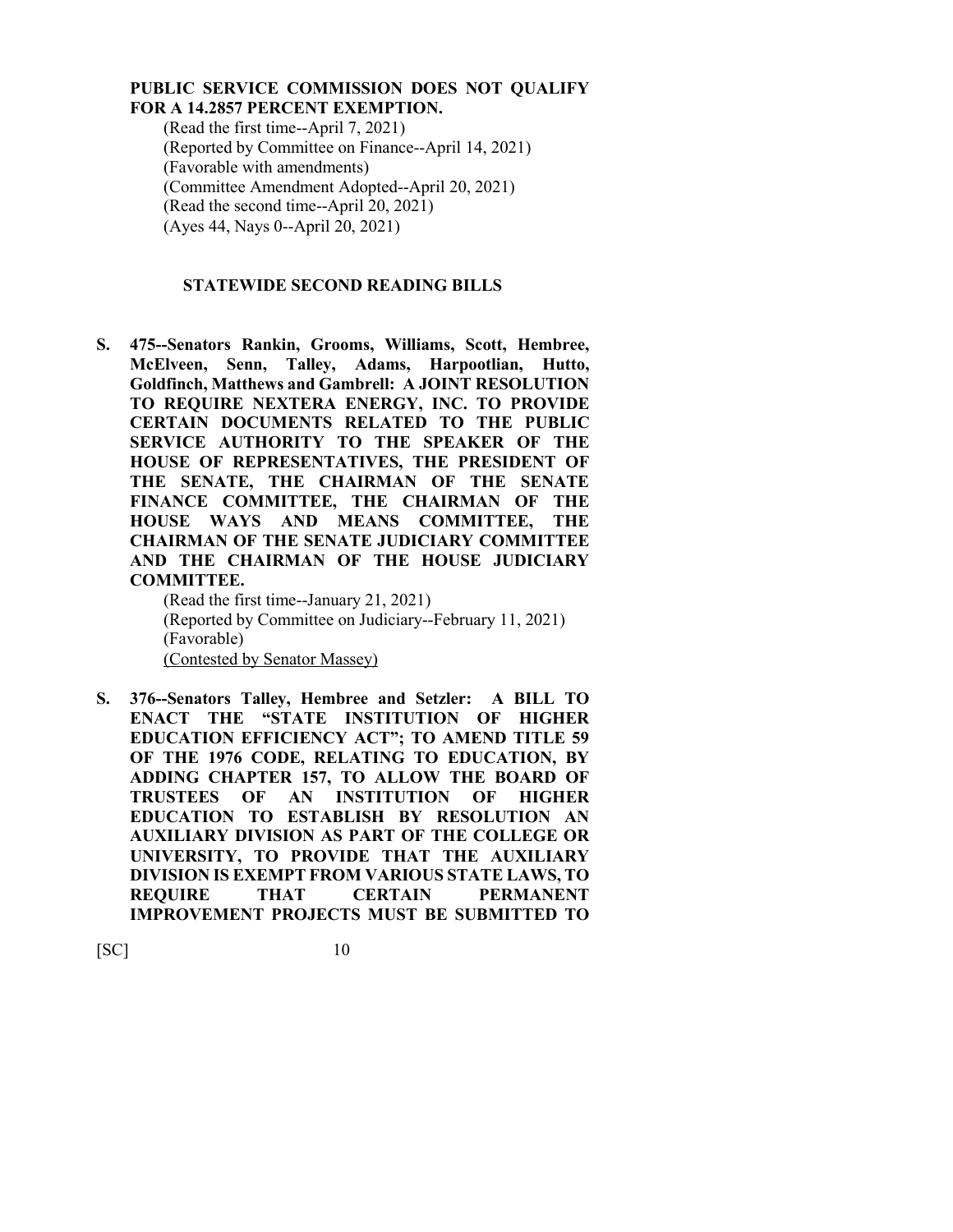**THE JOINT BOND REVIEW COMMITTEE AND THE EXECUTIVE BUDGET OFFICE, TO PROVIDE THAT A BOARD OF TRUSTEES MAY ADOPT FOR AN AUXILIARY DIVISION A PROCUREMENT POLICY, AND TO PROVIDE REPORTING REQUIREMENTS; TO AMEND SECTION 8-11-260 OF THE 1976 CODE, RELATING TO EXEMPTIONS FROM CERTAIN REQUIREMENTS FOR STATE OFFICERS AND EMPLOYEES, TO PROVIDE THAT EMPLOYEES OF CERTAIN RESEARCH UNIVERSITIES AND NON-RESEARCH, FOUR-YEAR COLLEGES AND UNIVERSITIES ARE EXEMPT; TO AMEND SECTION 11-35-710(A)(6) OF THE 1976 CODE, RELATING TO EXEMPTIONS FROM THE SOUTH CAROLINA CONSOLIDATED PROCUREMENT CODE, TO PROVIDE THAT THE STATE FISCAL ACCOUNTABILITY AUTHORITY MAY EXEMPT PRIVATE GIFTS, AUXILIARY DIVISIONS, AND OTHER SALES AND SERVICES; AND TO DEFINE NECESSARY TERMS.**

(Read the first time--January 12, 2021) (Reported by Committee on Education--February 24, 2021) (Favorable with amendments) (Contested by Senator Leatherman)

**H. 3586--Reps. Sandifer and Hardee: A BILL TO AMEND SECTION 38-55-520, CODE OF LAWS OF SOUTH CAROLINA, 1976, RELATING TO THE PURPOSE OF THE ARTICLE, SO AS TO ESTABLISH THE FRAUD DIVISION WITHIN THE DEPARTMENT OF INSURANCE; TO AMEND SECTION 38-55-530, RELATING TO DEFINITIONS, SO AS TO REMOVE REFERENCES TO THE SECOND INJURY FUND AND ADD A SEPARATE DEFINITION FOR "UNDESERVED ECONOMIC BENEFIT OR ADVANTAGE"; TO AMEND SECTION 38-55-550, RELATING TO CIVIL PENALTIES PAID TO THE INSURANCE FRAUD DIVISION, SO AS TO MAKE CONFORMING CHANGES; TO AMEND SECTION 38-55-560, RELATING TO THE INSURANCE FRAUD DIVISION, SO AS TO TRANSFER THE DUTIES AND OBLIGATIONS TO THE DEPARTMENT OF INSURANCE; TO AMEND SECTION 38-55-570, RELATING TO NOTIFICATION OF KNOWLEDGE OR BELIEF OF FALSE STATEMENTS AND MISREPRESENTATIONS AND INFORMATION TO BE RELEASED, SO AS TO TRANSFER**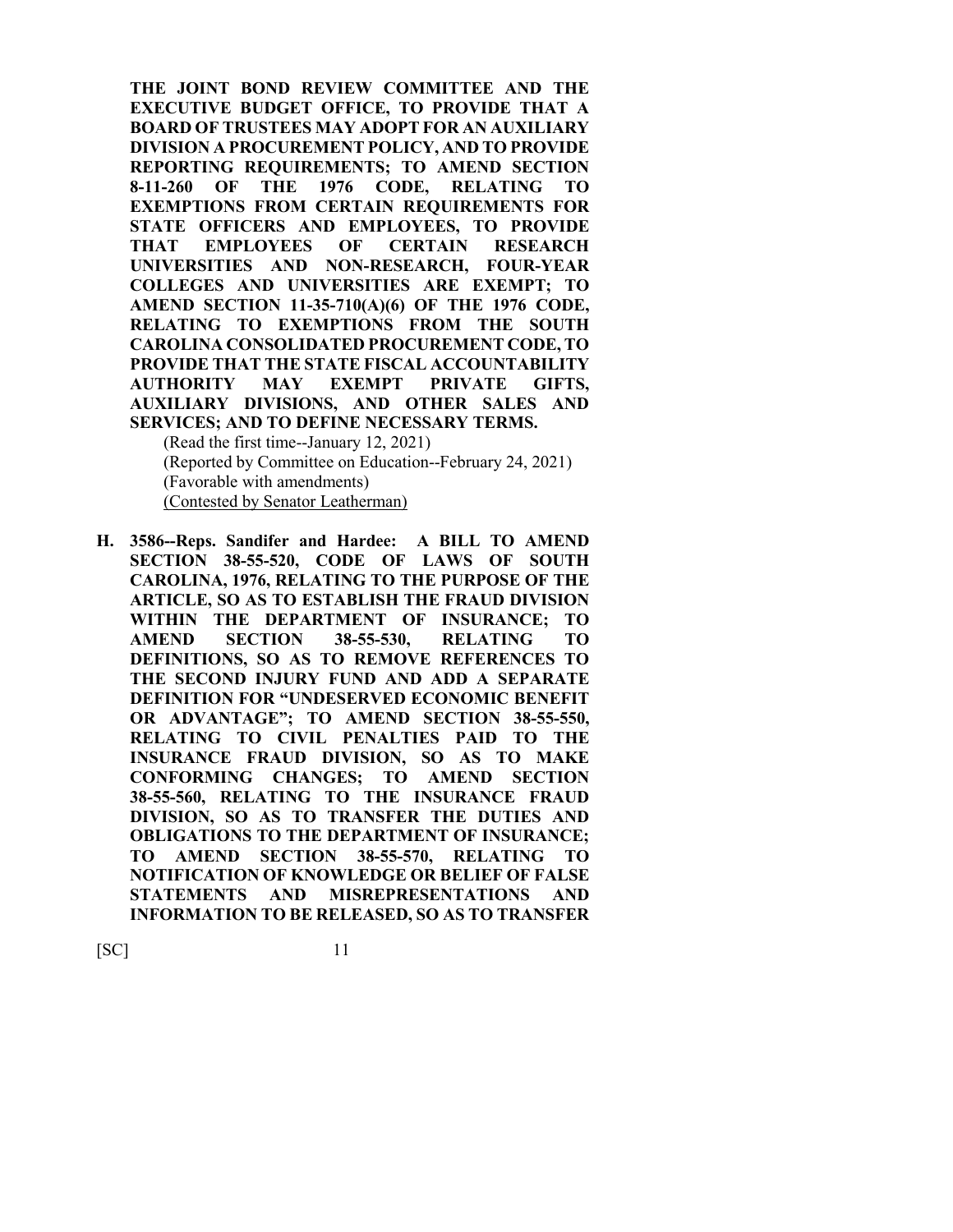**THE DUTIES AND OBLIGATIONS TO THE DEPARTMENT OF INSURANCE; TO AMEND SECTION 38-55-590, RELATING TO THE REQUIRED ANNUAL REPORT TO THE GENERAL ASSEMBLY, SO AS TO TRANSFER THE DUTIES AND OBLIGATIONS TO THE DEPARTMENT OF INSURANCE; AND TO AMEND SECTION 42-9-440, RELATING TO THE WORKERS' COMPENSATION COMMISSION'S REQUIREMENT TO REPORT SUSPECTED FRAUD, SO AS TO MAKE CONFORMING CHANGES.**

(Read the first time--February 4, 2021) (Reported by Committee on Banking and Insurance--February 25, 2021) (Favorable) (Contested by Senator Malloy)

**S. 94--Senators Malloy and Adams: A BILL TO AMEND SECTION 42-1-160 OF THE 1976 CODE, RELATING TO INJURY AND PERSONAL INJURY IN WORKERS' COMPENSATION, TO PROVIDE THAT A LIMITATION ON STRESS, MENTAL INJURIES, AND MENTAL ILLNESS FOR WORKERS' COMPENSATION DOES NOT APPLY TO A FIRST RESPONDER DIAGNOSED WITH POST-TRAUMATIC STRESS DISORDER, AND TO DEFINE NECESSARY TERMS.**

(Read the first time--January 12, 2021) (Reported by Committee on Judiciary--March 10, 2021) (Favorable with amendments) (Contested by Senator Turner)

**S. 595--Senator Senn: A BILL TO AMEND SECTION 54-3-10(B) OF THE 1976 CODE, RELATING TO THE CREATION AND MEMBERSHIP OF THE SOUTH CAROLINA STATE PORTS AUTHORITY, TO DELETE THE PROVISION PROHIBITING EX-OFFICIO MEMBERS FROM ATTENDING EXECUTIVE SESSION.**

(Read the first time--February 23, 2021) (Reported by Committee on Transportation--March 23, 2021) (Favorable with amendments) (Contested by Senators Harpootlian and Setzler)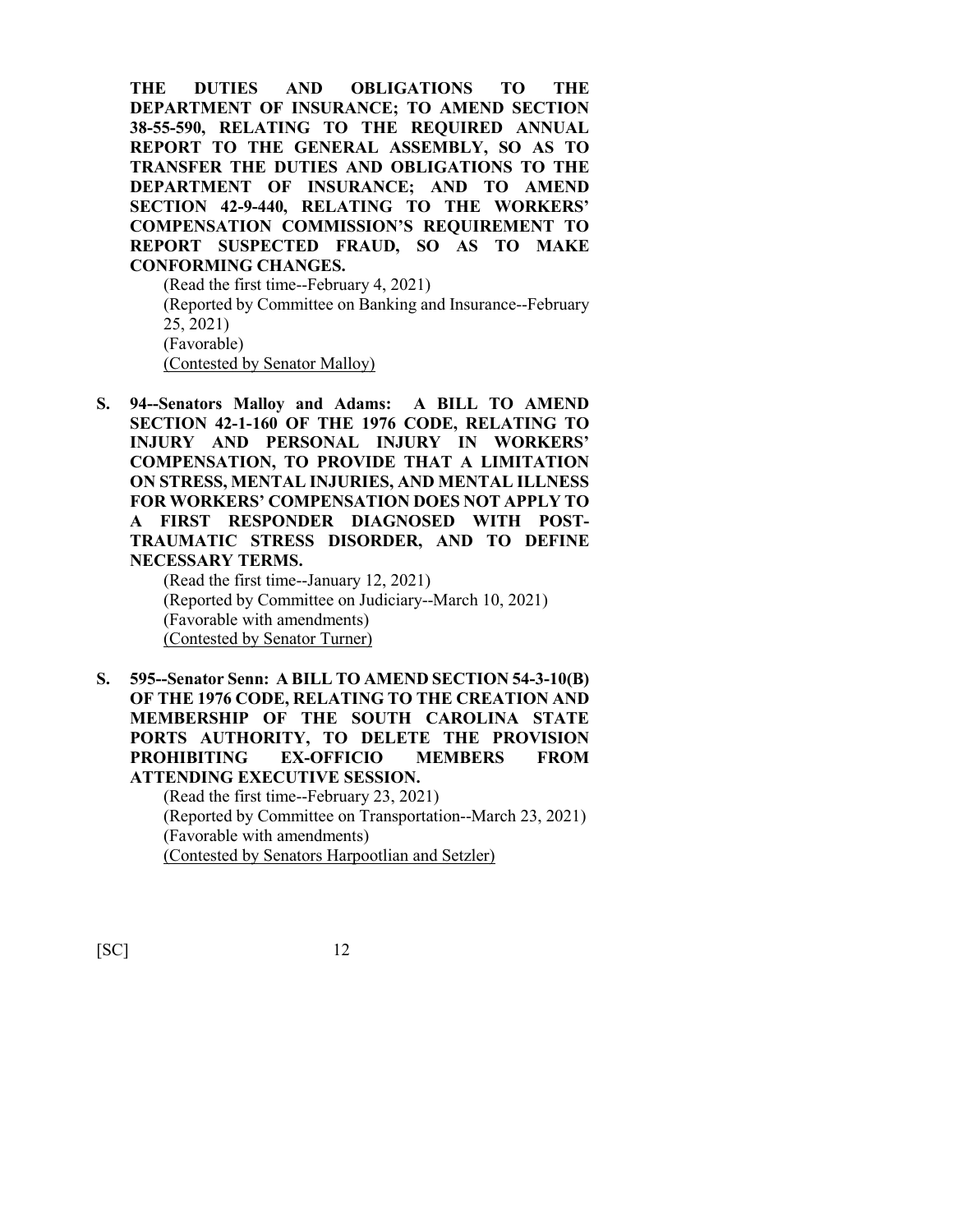**S. 101--Senators Cromer and Hembree: A BILL TO AMEND THE CODE OF LAWS OF SOUTH CAROLINA, 1976, BY ADDING SECTION 1-1-671 SO AS TO PROVIDE FOR THE DESIGN, COLOR, AND OTHER ELEMENTS OF THE SOUTH CAROLINA STATE FLAG AND TO DESIGNATE THE FLAG OF THIS DESIGN, COLOR, AND ELEMENTS AS THE OFFICIAL SOUTH CAROLINA STATE FLAG.**

> (Read the first time--January 12, 2021) (Reported by Committee on Family and Veterans' Services-- March 24, 2021) (Favorable with amendments) (Contested by Senator Hutto)

**S. 235--Senator Turner: A BILL TO AMEND ACT 745 OF 1967, RELATING TO RENEWABLE WATER RESOURCES (REWA) FORMERLY KNOWN AS THE WESTERN CAROLINA REGIONAL SEWER AUTHORITY, TO REVISE THE MEMBERSHIP OF ITS GOVERNING COMMISSION BY REMOVING ONE MEMBER FROM SPARTANBURG COUNTY AND ADDING ONE MEMBER FROM GREENVILLE COUNTY, AND TO AMEND REWA'S SERVICE AREA.**

(Read the first time--January 12, 2021) (Reported by Committee on Judiciary--March 24, 2021) (Favorable) (Contested by Senator Corbin)

**S. 245--Senators Young, Rankin, Climer, Turner, Bennett and M. Johnson: A BILL TO AMEND SECTION 56-5-3435 OF THE 1976 CODE, RELATING TO MAINTAINING A SAFE OPERATING DISTANCE BETWEEN A MOTOR VEHICLE AND A BICYCLE, TO DEFINE "SAFE OPERATING DISTANCE".**

(Read the first time--January 12, 2021) (Polled by Committee on Transportation--March 24, 2021) (Favorable) (Contested by Senator Loftis)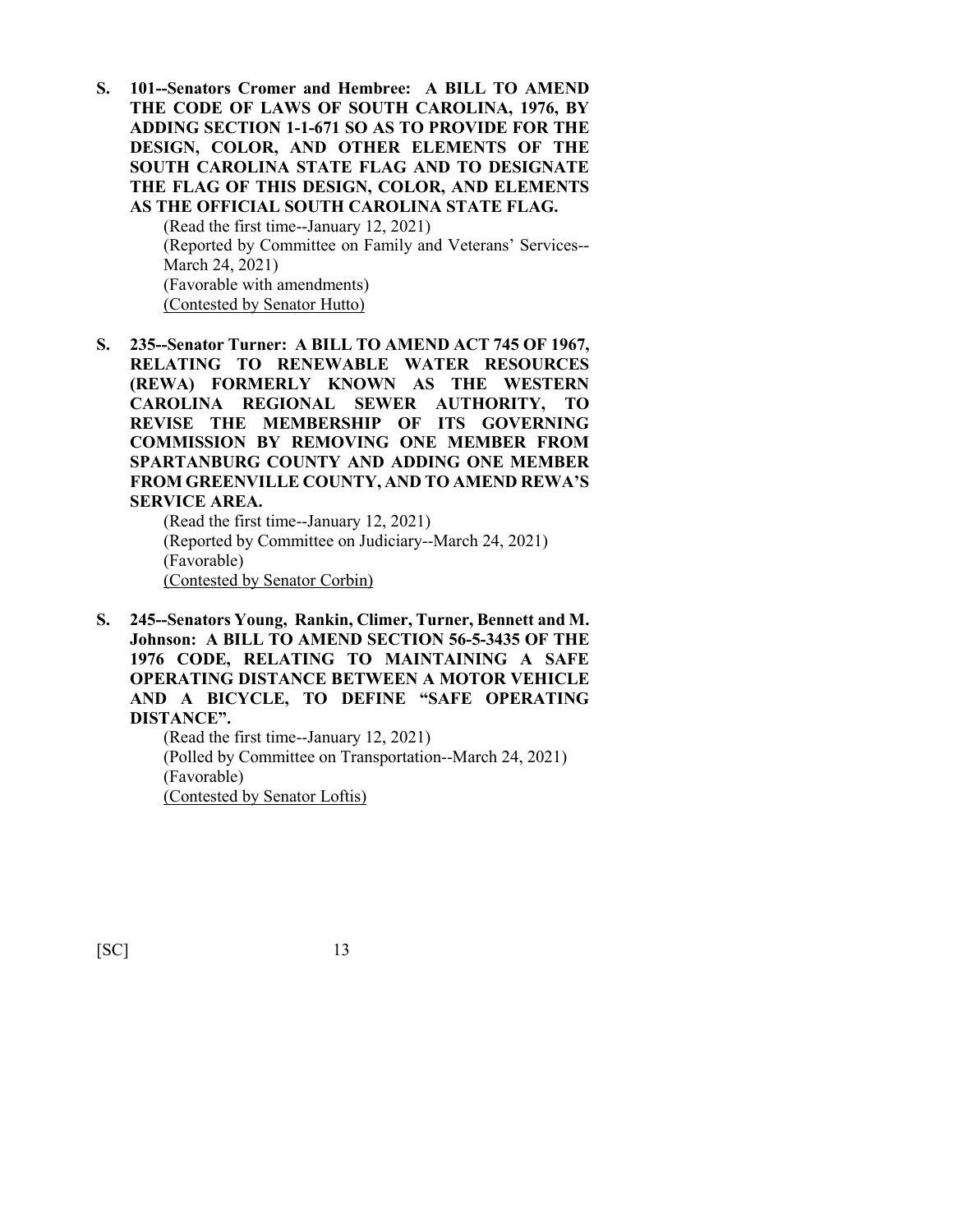**S. 432--Senator Alexander: A BILL TO AMEND ARTICLE 1, CHAPTER 59, TITLE 38 OF THE 1976 CODE, RELATING TO CLAIMS PRACTICES, BY ADDING SECTION 38-59-60, TO ALLOW FOR CONTRIBUTIONS FOR DEFENSE COSTS FOR THE SAME CLAIM, SUIT, OR ACTION AMONG MORE THAN ONE LIABILITY INSURER.**

(Read the first time--January 12, 2021) (Reported by Committee on Banking and Insurance--March 24, 2021) (Favorable) (Contested by Senator Matthews)

**S. 614--Senators Corbin, Loftis, Kimbrell, Garrett, Rice, Adams, Gustafson, Verdin, Cromer and Martin: A BILL TO AMEND ARTICLE 1, CHAPTER 1, TITLE 25 OF THE 1976 CODE, RELATING TO THE MILITARY CODE, BY ADDING SECTION 25-1-80, TO PROVIDE FOR THE DUTIES AND RESPONSIBILITIES OF THE SOUTH CAROLINA UNORGANIZED MILITIA.**

(Read the first time--February 25, 2021) (Reported by Committee on Family and Veterans' Services-- March 24, 2021) (Favorable) (Contested by Senators Harpootlian and McLeod)

**H. 3262--Reps. Fry, Huggins, Davis, B. Newton, G.R. Smith, Morgan, Burns, Erickson, Bennett, Thayer, Taylor, Bryant, Elliott, Willis, Felder, McGarry, V.S. Moss, Haddon, Long, Pope, Forrest, Caskey, Hixon, Hewitt, Bailey, M.M. Smith, J.E. Johnson, Bradley, Brittain and Crawford: A BILL TO AMEND SECTION 7-11-15, AS AMENDED, CODE OF LAWS OF SOUTH CAROLINA, 1976, RELATING TO QUALIFICATIONS TO RUN AS A CANDIDATE IN GENERAL ELECTIONS, SO AS TO REQUIRE ALL CANDIDATES FROM EACH POLITICAL PARTY IN THIS STATE TO PAY A FILING FEE, INCLUDING CANDIDATES FROM PARTIES THAT ARE NOT REQUIRED TO CONDUCT A PRIMARY ELECTION, AND TO AUTHORIZE POLITICAL PARTIES TO CHARGE A CERTIFICATION FEE TO ALL CANDIDATES SEEKING NOMINATION BY POLITICAL PARTY PRIMARY OR POLITICAL PARTY CONVENTION; AND TO AMEND SECTION 7-11-210, RELATING TO THE NOTICE OF**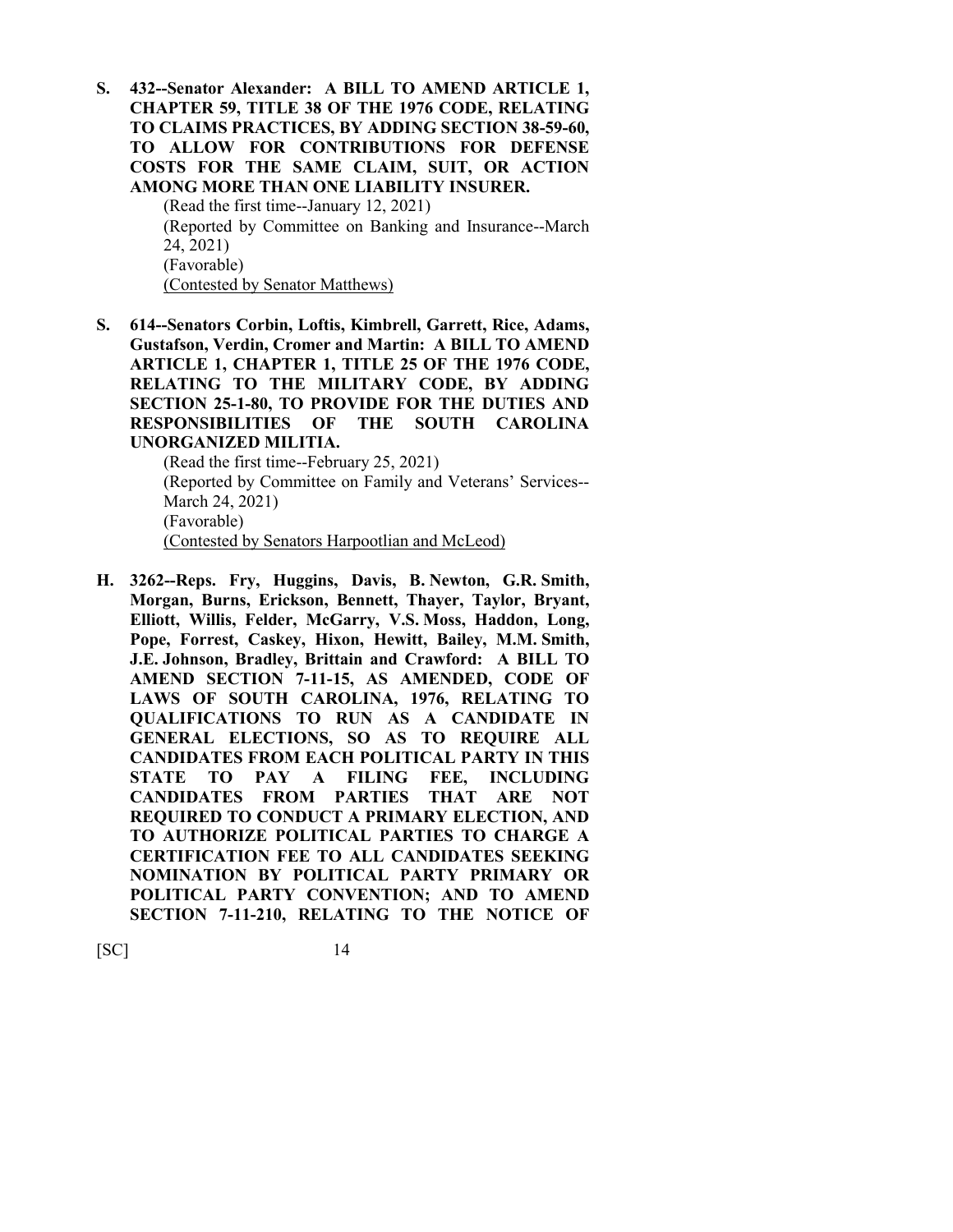**CANDIDACY AND PLEDGE, SO AS TO REQUIRE CANDIDATES TO AFFIRM THEIR PARTICIPATION IN AT LEAST THREE OF THE LAST FOUR STATEWIDE PARTY PRIMARIES, OR, IN THE ALTERNATIVE, IF PRECLUDED FROM PARTICIPATION DUE TO AGE, PERSONAL HEALTH, RESIDENCY, OR ACTIVE MILITARY SERVICE, CANDIDATES MAY PLEDGE THAT THEY ARE BONA FIDE MEMBERS OF THE POLITICAL PARTY WHOSE NOMINATION THEY ARE SEEKING, AND TO PROVIDE THAT THE STATE PARTY CHAIRMAN, IF PERMITTED BY PARTY RULE, MAY REQUIRE ADDITIONAL VERIFICATION WHEN A CANDIDATE'S AFFIRMATION OF BONA FIDE PARTY MEMBERSHIP IS DISPUTED, AND THAT THE STATE CHAIRMAN IS THE FINAL AUTHORITY TO RESOLVE QUESTIONS REGARDING BONA FIDE PARTY MEMBERSHIP.**

(Read the first time--February 25, 2021) (Reported by Committee on Judiciary--March 24, 2021) (Favorable with amendments) (Contested by Senator Martin)

**H. 4027--Rep. Burns: A BILL TO AMEND ACT 745 OF 1967, AS AMENDED, RELATING TO RENEWABLE WATER RESOURCES (REWA) FORMERLY KNOWN AS THE WESTERN CAROLINA REGIONAL SEWER AUTHORITY, SO AS TO AMEND REWA'S SERVICE AREA AND TO REVISE THE MEMBERSHIP OF THE GOVERNING COMMISSION.**

> (Read the first time--March 17, 2021) (Reported by Committee on Judiciary--March 24, 2021) (Favorable) (Contested by Senator Corbin)

**H. 3539--Reps. Davis and Martin: A BILL TO AMEND THE CODE OF LAWS OF SOUTH CAROLINA, 1976, BY ADDING SECTION 47-9-55 SO AS TO PROHIBIT THE TRANSPORTATION OF LIVE SWINE ON A PUBLIC ROAD OR WATERWAY WITHOUT AN OFFICIAL FORM OF IDENTIFICATION, AND TO PROVIDE AN EXCEPTION AND PENALTIES; TO AMEND SECTION 50-16-25, RELATING TO THE UNLAWFUL RELEASE OF PIGS, SO AS TO PROVIDE THAT IT IS UNLAWFUL TO**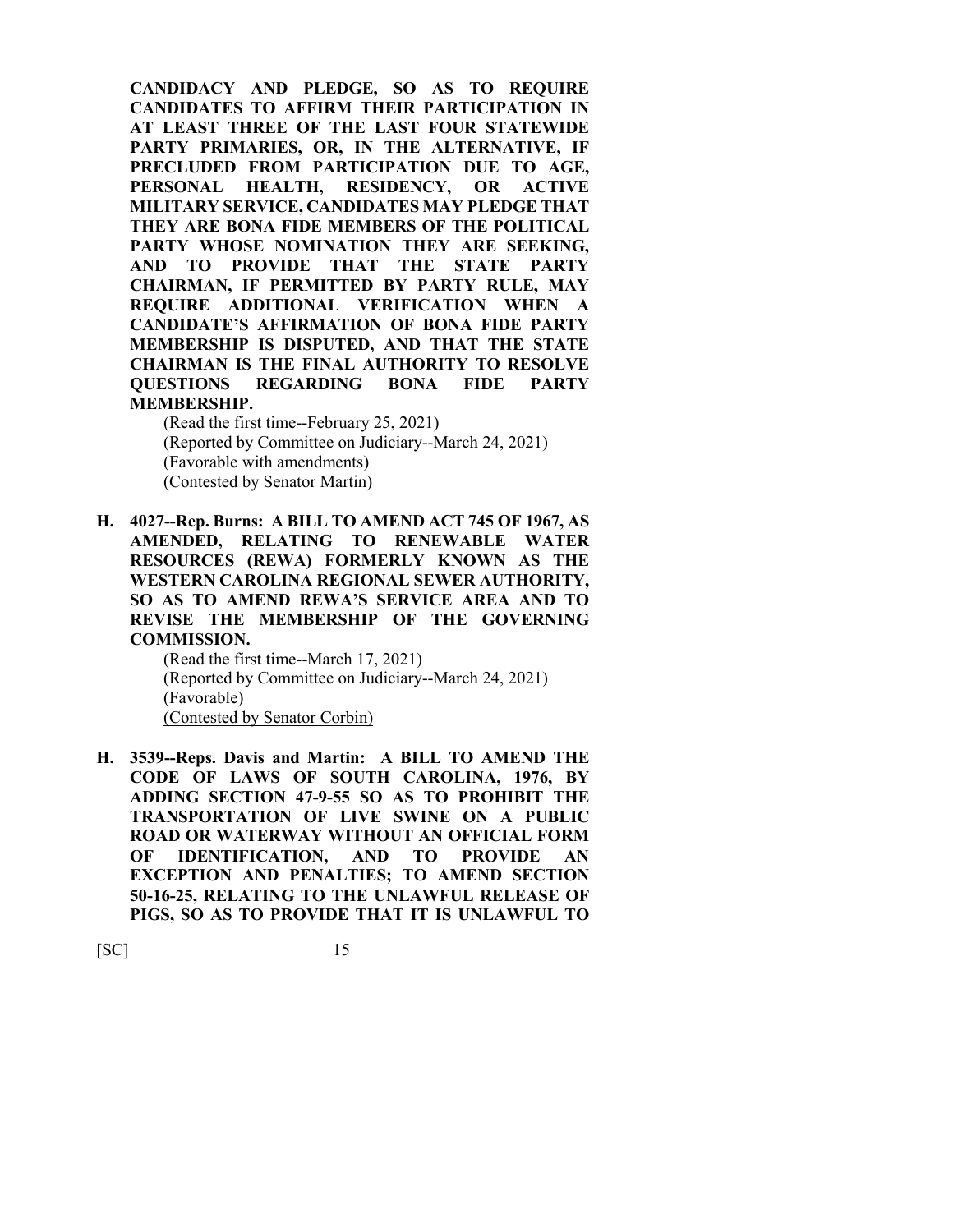#### **TRANSPORT A LIVE MEMBER OF THE FAMILY SUIDAE TAKEN FROM THE WILD; AND TO REPEAL SECTION 50-9-655 RELATING TO PIG TRANSPORT AND RELEASE PERMITS.**

(Read the first time--February 24, 2021) (Reported by Committee on Agriculture and Natural Resources--March 30, 2021) (Favorable) (Amendment proposed--April 20, 2021) (Document No. S-RES\AMEND3539R001.SP.JTM)

**S. 150--Senators Davis, Hutto, Malloy, Rankin, Goldfinch, Harpootlian, Fanning, Matthews, Kimpson, Jackson, Leatherman, Grooms, Adams, Stephens, Shealy and McLeod: A BILL TO ENACT THE "SOUTH CAROLINA COMPASSIONATE CARE ACT"; TO AMEND CHAPTER 53, TITLE 44 OF THE 1976 CODE, RELATING TO POISONS, DRUGS, AND OTHER CONTROLLED SUBSTANCES, BY ADDING ARTICLE 20, TO PROVIDE FOR THE SALE OF MEDICAL CANNABIS PRODUCTS AND THE CONDITIONS UNDER WHICH A SALE CAN OCCUR; TO AMEND SECTION 12-36-2120(69) OF THE 1976 CODE, RELATING TO EXEMPTIONS FROM THE SOUTH CAROLINA SALES AND USE TAX, TO PROVIDE THAT CANNABIS SOLD BY A DISPENSARY TO A CARDHOLDER IS EXEMPT FROM A CERTAIN SALES TAX; TO REPEAL ARTICLE 4, CHAPTER 53, TITLE 44 OF THE 1976 CODE, RELATING TO CONTROLLED SUBSTANCES THERAPEUTIC RESEARCH; AND TO DEFINE NECESSARY TERMS.**

(Read the first time--January 12, 2021) (Reported by Committee on Medical Affairs--March 31, 2021) (Favorable with amendments) (Contested by Senator Hembree)

**S. 308--Senator Fanning: A BILL TO AMEND SECTION 44-1-143, AS AMENDED, CODE OF LAWS OF SOUTH CAROLINA, 1976, RELATING TO HOME-BASED FOOD PRODUCTION OPERATIONS, SO AS TO ALLOW A HOME-BASED FOOD PRODUCTION OPERATION TO SELL FOOD TO AN INFORMED PERSON AND TO**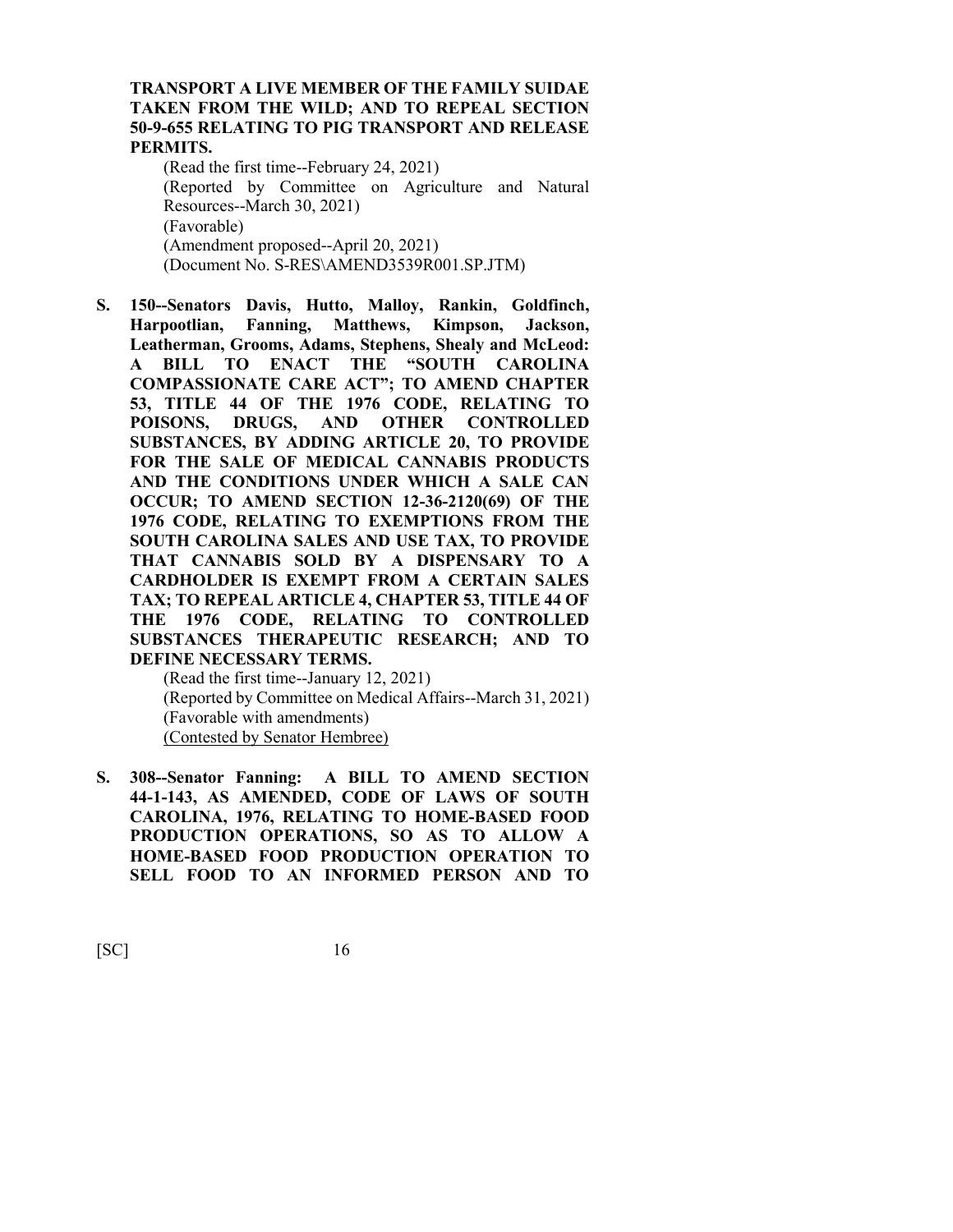# **REQUIRE A DISCLOSURE ON CERTAIN FOOD PRODUCTS.**

(Read the first time--January 12, 2021) (Polled by Committee on Agriculture and Natural Resources-- March 31, 2021) (Favorable) (Contested by Senators Climer and Fanning)

**H. 3991--Reps. Rutherford, Wooten, Caskey, Thigpen, B. Cox, Elliott, Erickson, S. Williams and Rivers: A BILL TO AMEND SECTION 16-17-680, CODE OF LAWS OF SOUTH CAROLINA, 1976, RELATING TO PERMITS TO**  PURCHASE NONFERROUS METALS, **TRANSPORTATION AND SALE OF NONFERROUS METALS, AND VARIOUS OFFENSES ASSOCIATED WITH NONFERROUS METALS, SO AS TO INCLUDE IN THE PURVIEW OF THE STATUTE PROCEDURES FOR THE LAWFUL PURCHASE, SALE, AND POSSESSION OF USED, DETACHED CATALYTIC CONVERTERS OR ANY NONFERROUS PART OF ONE UNLESS PURCHASED, SOLD, OR POSSESSED UNDER CERTAIN DELINEATED CIRCUMSTANCES.**

(Read the first time--March 23, 2021) (Reported by Committee on Judiciary--March 31, 2021) (Favorable with amendments) (Contested by Senator Matthews)

**H. 3056--Reps. Hixon, Forrest and W. Newton: A BILL TO AMEND THE CODE OF LAWS OF SOUTH CAROLINA, 1976, BY REPEALING SECTIONS 50-19-210 THROUGH 50-19-240 ALL RELATING TO THE PRESTWOOD LAKE WILDLIFE REFUGE BOARD; BY REPEALING SECTIONS 50-19-1710 THROUGH 50-19-1730 ALL RELATING TO THE CATAWBA-WATEREE FISH AND GAME COMMISSION; BY REPEALING ARTICLE 1 OF CHAPTER 19, TITLE 50 RELATING TO THE CHEROKEE FISH AND GAME CLUB; BY REPEALING ARTICLE 3 OF CHAPTER 19, TITLE 50 RELATING TO THE DARLINGTON COUNTY ADVISORY FISH AND GAME COMMISSION; BY REPEALING ARTICLE 17 OF CHAPTER 19, TITLE 50 RELATING TO THE DUTIES OF THE LEE COUNTY LEGISLATIVE DELEGATION TO PROTECT FISH AND GAME IN LEE COUNTY; BY REPEALING ARTICLE 19 OF CHAPTER 19,**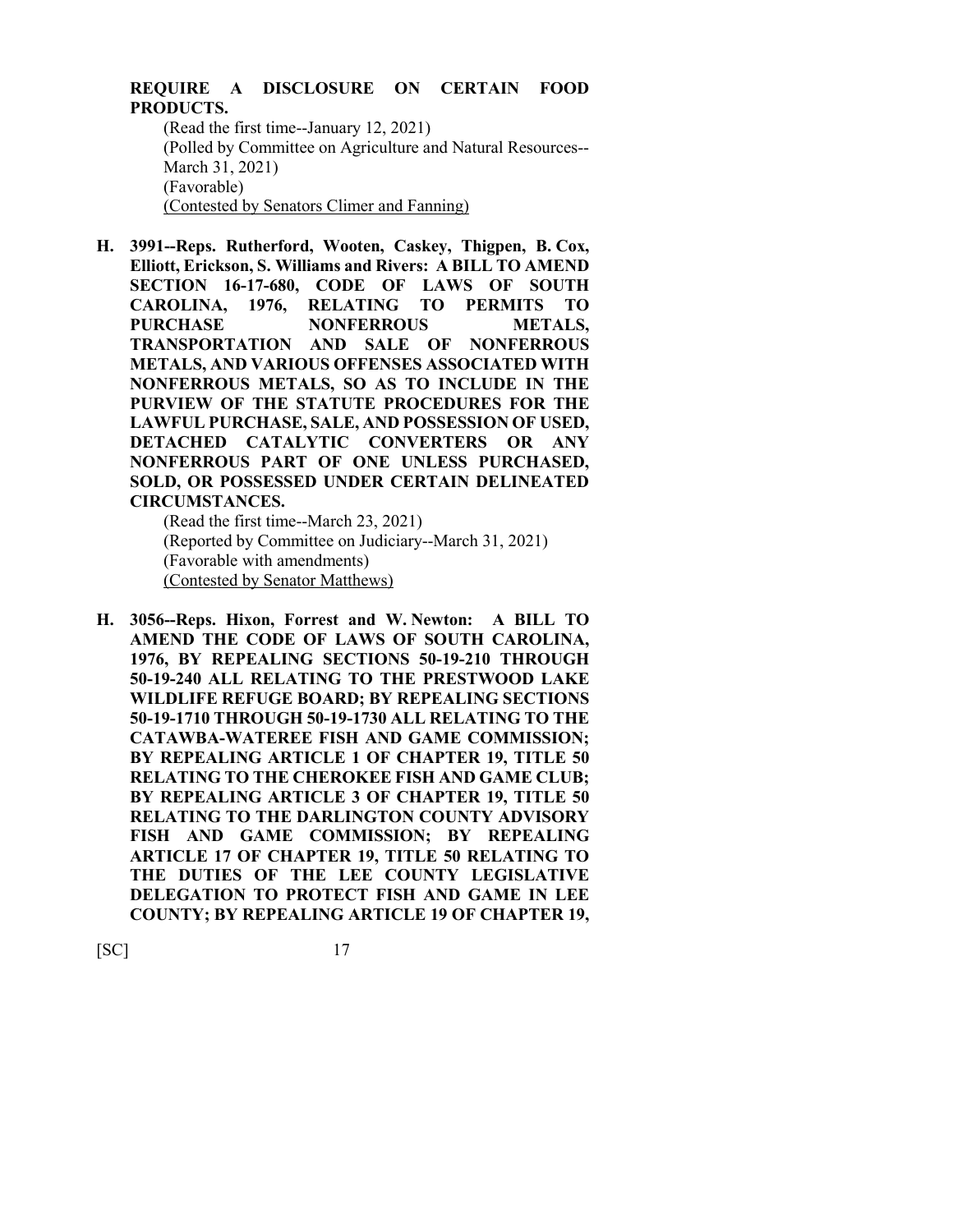**TITLE 50 RELATING TO THE MARION COUNTY FISH AND GAME COMMISSION AND THE ESTABLISHMENT OF THE SHELLY LAKE FISH SANCTUARY IN MARION COUNTY; BY REPEALING ARTICLE 21 OF CHAPTER 19, TITLE 50 RELATING TO FISH AND WILDLIFE PROJECTS IN MARLBORO COUNTY; BY REPEALING ARTICLE 23 OF CHAPTER 13, TITLE 51 RELATING TO THE ENOREE RIVER GREENWAY COMMISSION; BY REDESIGNATING ARTICLE 5 OF CHAPTER 19, TITLE 50 AS "SLADE LAKE FISHING"; AND BY REDESIGNATING ARTICLE 29 OF CHAPTER 19, TITLE 50 AS "FISHING AND HUNTING IN LAKE WATEREE".**

(Read the first time--February 3, 2021) (Reported by Committee on Fish, Game and Forestry--April 06, 2021) (Favorable)

**S. 41--Senator Grooms: A BILL TO AMEND SECTION 31-12-70(A)(16) OF THE 1976 CODE, RELATING TO THE POWERS OF REDEVELOPMENT AUTHORITIES, TO PROVIDE THAT CERTAIN REDEVELOPMENT FEES MAY BE USED FOR FINANCING, ACQUIRING, DEVELOPING, SUPPORTING, AND OPERATING CERTAIN MUSEUM PROJECTS.**

(Read the first time--January 12, 2021) (Reported by Committee on Labor, Commerce and Industry-- April 08, 2021) (Favorable) (Contested by Senator Peeler)

(Not to be considered before April 28, 2021)

**S. 736--Fish, Game and Forestry Committee: A JOINT RESOLUTION TO APPROVE REGULATIONS OF THE DEPARTMENT OF NATURAL RESOURCES, RELATING TO BOATING, DESIGNATED AS REGULATION DOCUMENT NUMBER 5021, PURSUANT TO THE PROVISIONS OF ARTICLE 1, CHAPTER 23, TITLE 1 OF THE 1976 CODE.**

(Without reference--April 08, 2021)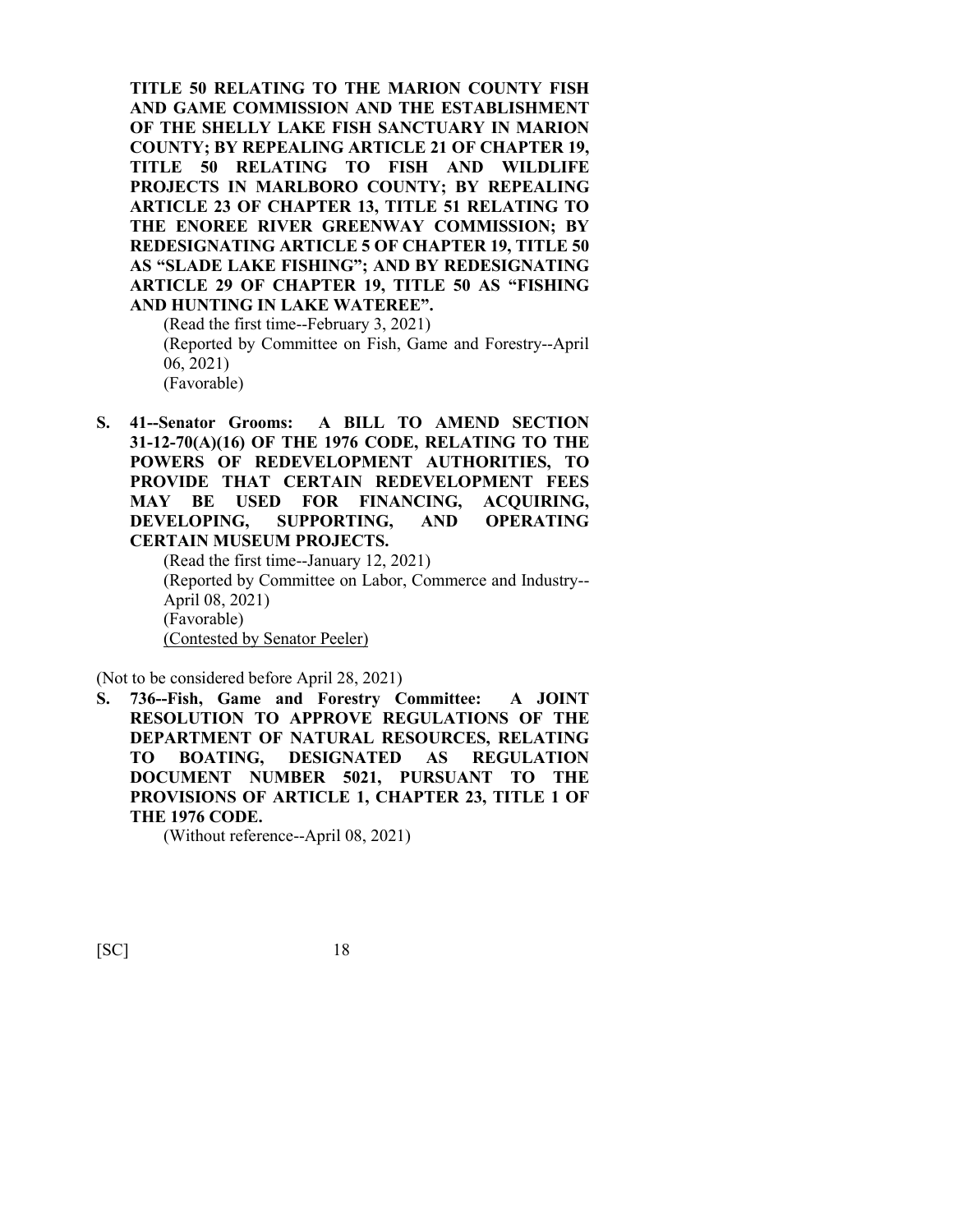(Not to be considered before April 28, 2021)

**S. 737--Fish, Game and Forestry Committee: A JOINT RESOLUTION TO APPROVE REGULATIONS OF THE DEPARTMENT OF NATURAL RESOURCES, RELATING TO ALEXANDER SPRUNT, JR., WILDLIFE REFUGE AND SANCTUARY, DESIGNATED AS REGULATION DOCUMENT NUMBER 5020, PURSUANT TO THE PROVISIONS OF ARTICLE 1, CHAPTER 23, TITLE 1 OF THE 1976 CODE.**

(Without reference--April 08, 2021)

(Not to be considered before April 28, 2021)

**S. 738--Fish, Game and Forestry Committee: A JOINT RESOLUTION TO APPROVE REGULATIONS OF THE DEPARTMENT OF NATURAL RESOURCES, RELATING TO FRESHWATER FISHERIES, DESIGNATED AS REGULATION DOCUMENT NUMBER 5018, PURSUANT TO THE PROVISIONS OF ARTICLE 1, CHAPTER 23, TITLE 1 OF THE 1976 CODE.**

(Without reference--April 08, 2021)

(Not to be considered before April 28, 2021)

**S. 739--Fish, Game and Forestry Committee: A JOINT RESOLUTION TO APPROVE REGULATIONS OF THE DEPARTMENT OF NATURAL RESOURCES, RELATING TO MARINE RESOURCES DIVISION, DESIGNATED AS REGULATION DOCUMENT NUMBER 5016, PURSUANT TO THE PROVISIONS OF ARTICLE 1, CHAPTER 23, TITLE 1 OF THE 1976 CODE.**

(Without reference--April 08, 2021)

(Not to be considered before April 28, 2021)

**S. 740--Fish, Game and Forestry Committee: A JOINT RESOLUTION TO APPROVE REGULATIONS OF THE DEPARTMENT OF NATURAL RESOURCES, RELATING TO SEA TURTLE PROTECTION, DESIGNATED AS REGULATION DOCUMENT NUMBER 5019, PURSUANT TO THE PROVISIONS OF ARTICLE 1, CHAPTER 23, TITLE 1 OF THE 1976 CODE.**

(Without reference--April 08, 2021)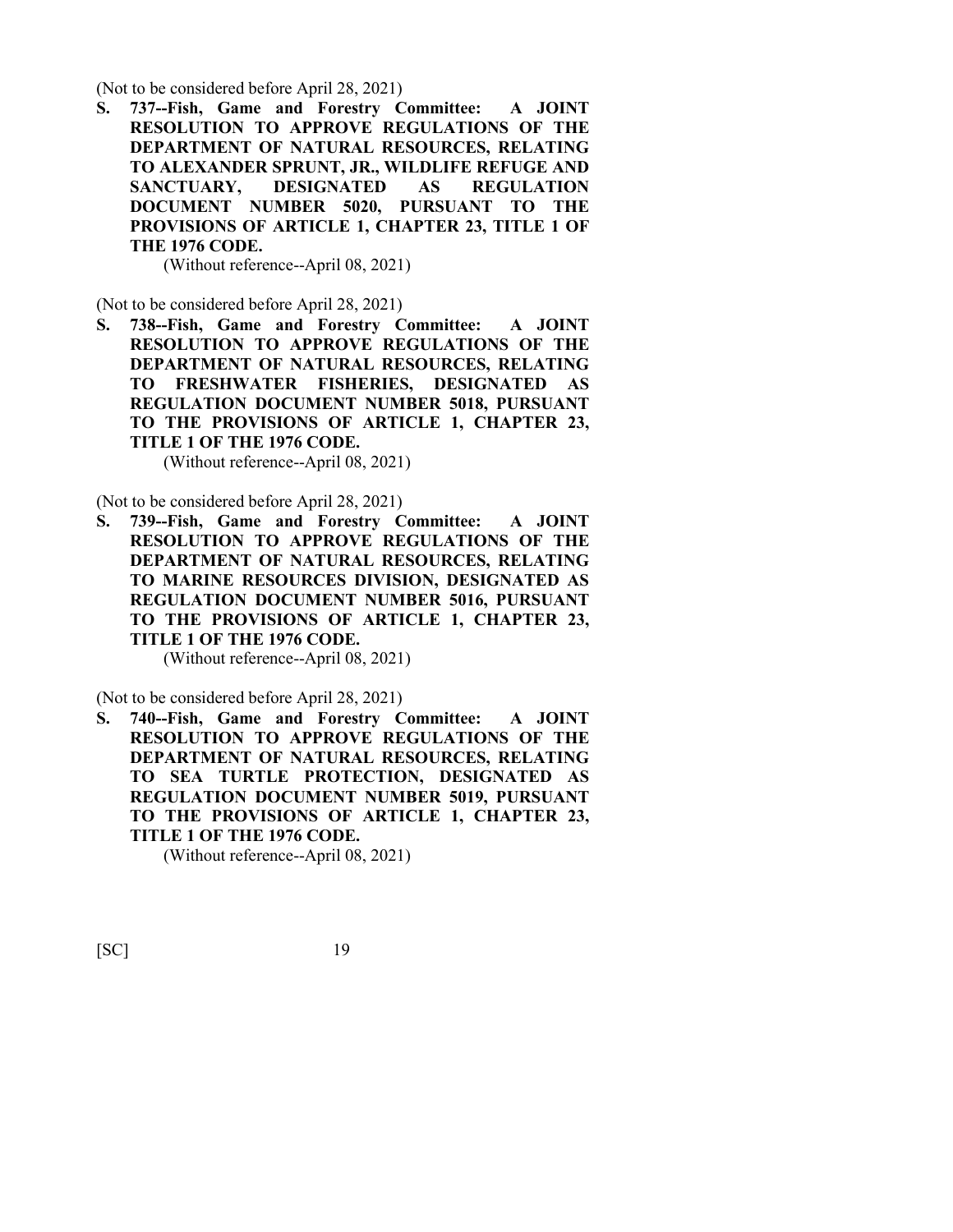(Not to be considered before April 28, 2021)

**S. 742--Fish, Game and Forestry Committee: A JOINT RESOLUTION TO APPROVE REGULATIONS OF THE DEPARTMENT OF NATURAL RESOURCES, RELATING TO WILDLIFE MANAGEMENT AREA REGULATIONS; TURKEY HUNTING RULES AND SEASONS, DESIGNATED AS REGULATION DOCUMENT NUMBER 5011, PURSUANT TO THE PROVISIONS OF ARTICLE 1, CHAPTER 23, TITLE 1 OF THE 1976 CODE.**

(Without reference--April 08, 2021)

**H. 3024--Reps. Henegan, Robinson, Thigpen, Pendarvis, Yow, Bryant, D.C. Moss, Matthews, Brawley and Stavrinakis: A BILL TO AMEND THE CODE OF LAWS OF SOUTH CAROLINA, 1976, BY ADDING SECTION 40-7-355 SO AS TO AUTHORIZE THE STATE BOARD OF BARBER EXAMINERS TO ISSUE MOBILE BARBERSHOP PERMITS, TO ESTABLISH PERMIT REQUIREMENTS, AND TO FURTHER PROVIDE FOR THE REGULATION OF MOBILE BARBERSHOPS.**

> (Read the first time--March 10, 2021) (Reported by Committee on Labor, Commerce and Industry-- April 08, 2021) (Favorable with amendments) (Contested by Senator Setzler)

**H. 3101--Reps. Allison, Felder and Govan: A BILL TO AMEND THE CODE OF LAWS OF SOUTH CAROLINA, 1976, BY ADDING ARTICLE 40 TO CHAPTER 5, TITLE 56 SO AS TO PROVIDE FOR THE DISPOSITION OF A MOTOR VEHICLE IN THE POSSESSION OF A SALVAGE POOL OPERATOR WHO, UPON THE REQUEST OF AN INSURANCE COMPANY OR CHARITY, TAKES POSSESSION OF A MOTOR VEHICLE THAT IS THE SUBJECT OF AN INSURANCE CLAIM OR A CHARITY DONATION AND SUBSEQUENTLY INSURANCE COVERAGE IS DENIED OR THE CHARITY DOES NOT TAKE OWNERSHIP OF THE MOTOR VEHICLE; TO AMEND SECTION 56-1-10, AS AMENDED, RELATING TO CERTAIN TERMS AND THEIR DEFINITIONS CONTAINED IN THE PROVISIONS THAT PERTAIN TO THE DEPARTMENT OF MOTOR VEHICLES, SO AS TO CREATE ADDITIONAL TERMS AND DEFINITIONS**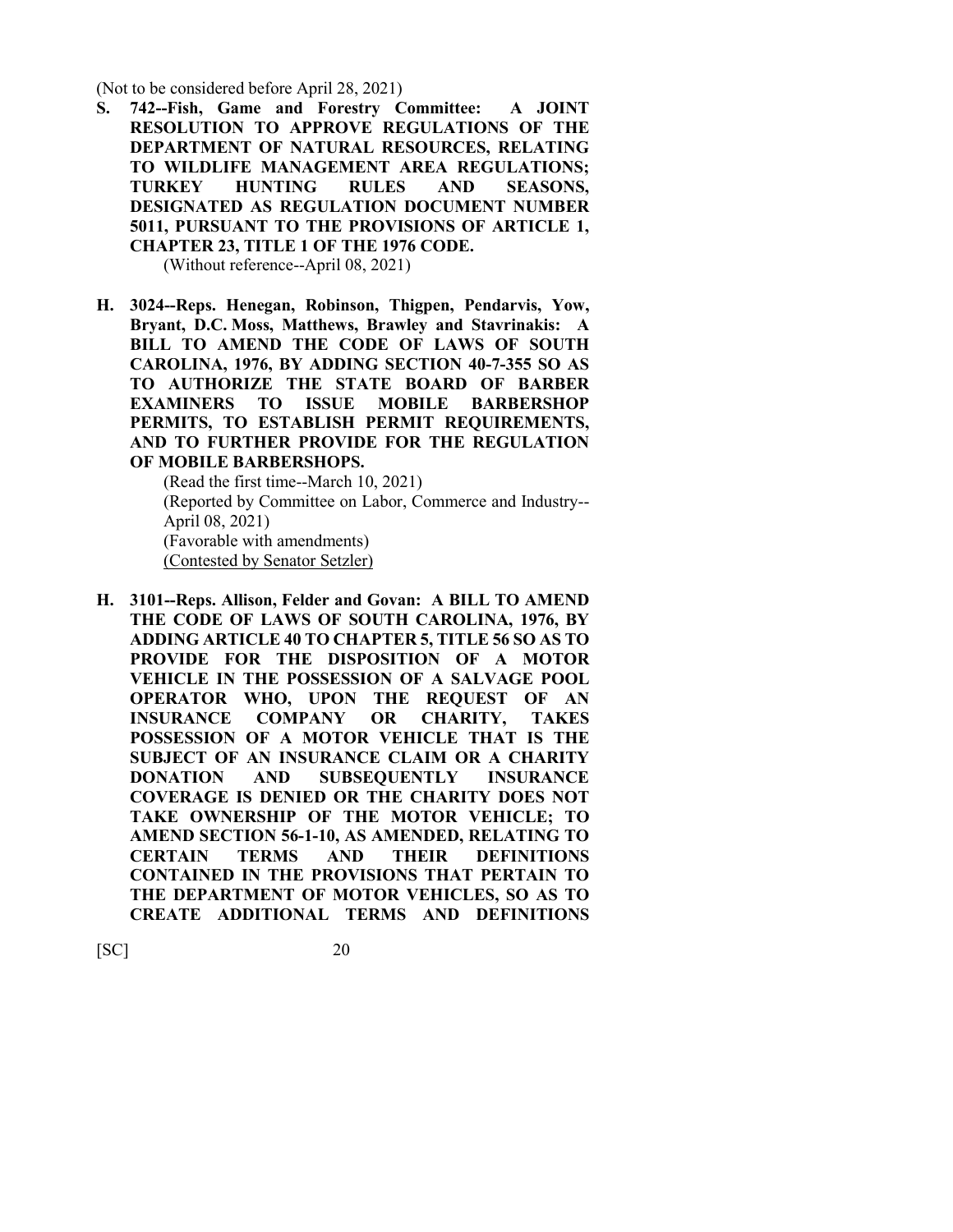**RELATING TO SALVAGE, JUNK, AND OFF-ROAD-USE VEHICLES; TO AMEND SECTION 56-19-480, AS AMENDED, RELATING TO THE TRANSFER AND SURRENDER OF CERTIFICATES OF TITLE, LICENSE PLATES, REGISTRATION CARDS, AND MANUFACTURERS' SPECIAL PLATES FOR VEHICLES SOLD AS SALVAGE, ABANDONED, SCRAPPED, OR DESTROYED, SO AS TO DELETE AN OBSOLETE TERM, MAKE TECHNICAL CHANGES, TO PROVIDE THIS SECTION APPLIES ALSO TO SALVAGE FLOOD AND SALVAGE FIRE VEHICLES, AND TO DELETE THE PROVISION THAT REQUIRES CERTAIN VEHICLES TO UNDERGO AN INSPECTION; AND TO AMEND SECTION 56-19-485, RELATING TO THE TITLE BRAND DESIGNATION OF VEHICLES AS "WRECKAGE" OR "SALVAGE", SO AS TO DELETE THESE DESIGNATIONS AND TO PROVIDE THE TITLE BRAND DESIGNATION MUST BE ONE THAT IS CONTAINED IN SECTION 56-1-10.** (Read the first time--March 4, 2021)

(Reported by Committee on Transportation--April 08, 2021) (Favorable)

(Contested by Senator Scott)

**H. 3505--Rep. Simrill: A BILL TO AMEND SECTION 56-3-627, CODE OF LAWS OF SOUTH CAROLINA, 1976, RELATING TO THE INFRASTRUCTURE MAINTENANCE FEE ASSESSED AGAINST A VEHICLE OR OTHER ITEM UPON ITS FIRST REGISTRATION, SO AS TO PROVIDE THAT THIS FEE ALSO APPLIES TO THE FIRST TITLING OF A VEHICLE OR OTHER ITEM, TO PROVIDE THE DEPARTMENT OF MOTOR VEHICLES MAY NOT ISSUE A TITLE UNTIL THE FEE HAS BEEN COLLECTED, TO PROVIDE IF A DEALER DOES NOT LICENSE, TITLE, OR REGISTER AN ITEM, THE CUSTOMER MUST PAY THE FEE TO THE DEPARTMENT OF MOTOR VEHICLES WHEN TITLING OR REGISTERING THE VEHICLE, TO PROVIDE IF THE LESSEE PURCHASES A VEHICLE HE ORIGINALLY LEASED AND THE REGISTRANT OF THE VEHICLE REMAINS THE SAME, THE PERSON DOES NOT OWE AN ADDITIONAL FEE, AND TO PROVIDE A FEE MUST BE ASSESSED AGAINST AN OWNER OR LESSEE WHO FIRST TITLES AN ITEM IN ANOTHER STATE AND SUBSEQUENTLY REGISTERS THE ITEM IN**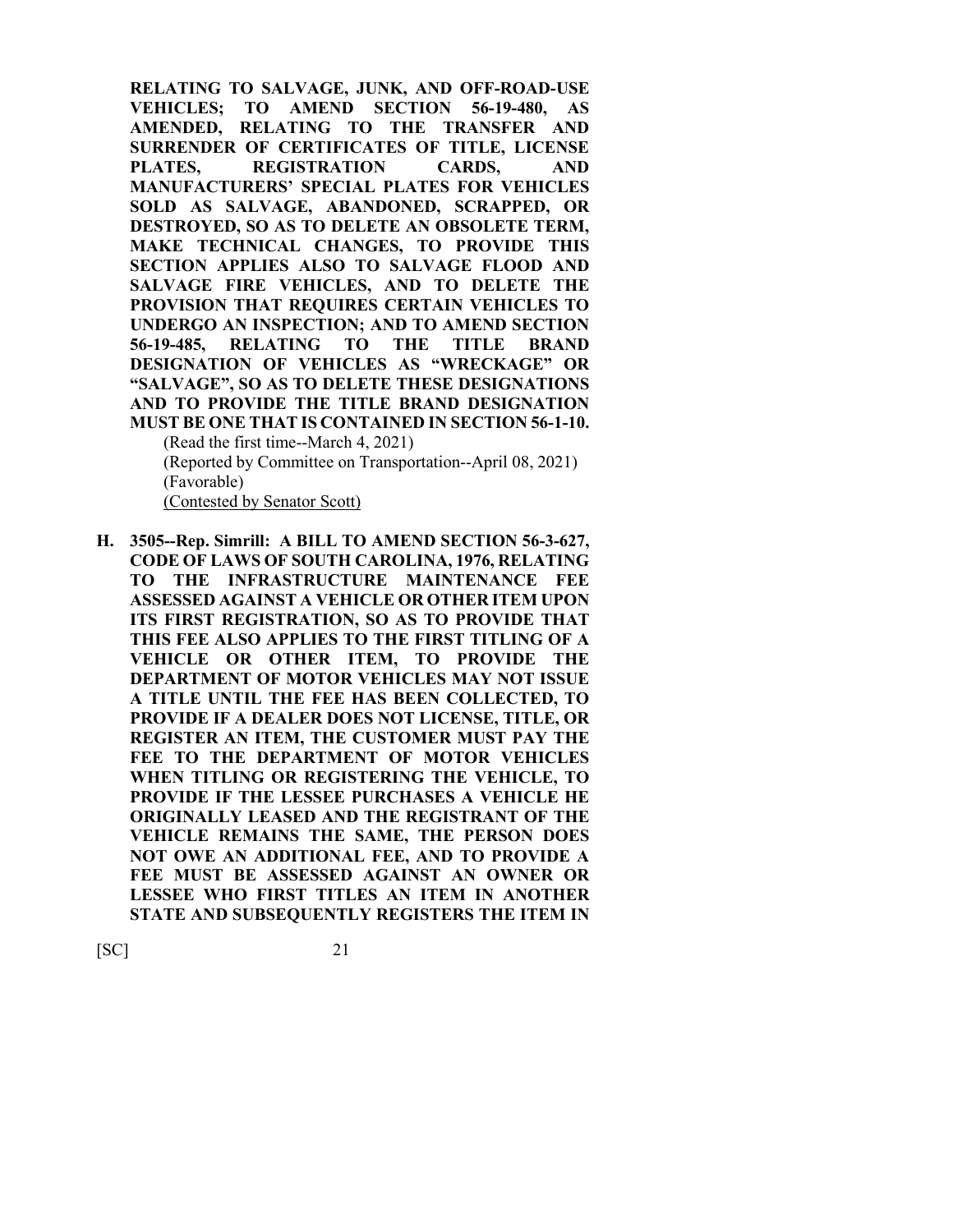**THIS STATE; AND TO AMEND SECTION 56-3-645, RELATING TO THE ROAD USE FEE IMPOSED UPON OWNERS OF VEHICLES NOT POWERED EXCLUSIVELY BY MOTOR FUEL, SO AS TO PROVIDE THIS FEE MUST BE COLLECTED AT THE TIME THE VEHICLE IS TITLED OR REGISTERED.**

(Read the first time--March 4, 2021) (Reported by Committee on Transportation--April 08, 2021) (Favorable) (Contested by Senator Martin)

**S. 748--Labor, Commerce and Industry Committee: A JOINT RESOLUTION TO APPROVE REGULATIONS OF THE DEPARTMENT OF LABOR, LICENSING AND REGULATION-AUCTIONEERS' COMMISSION, RELATING TO AUCTIONEERS' COMMISSION, DESIGNATED AS REGULATION DOCUMENT NUMBER 5010, PURSUANT TO THE PROVISIONS OF ARTICLE 1, CHAPTER 23, TITLE 1 OF THE 1976 CODE.**

(Without reference--April 13, 2021)

**S. 717--Senators Jackson and Verdin: A BILL TO AMEND SECTION 44-7-170(B) OF THE 1976 CODE, RELATING TO INSTITUTIONS AND TRANSACTIONS EXEMPT FROM THE STATE CERTIFICATION OF NEED AND HEALTH FACILITY LICENSURE ACT, TO ADD DIABETES SCREENING FACILITIES.**

> (Read the first time--March 31, 2021) (Polled by Committee on Medical Affairs--April 14, 2021) (Favorable)

**S. 596--Senators Senn, Campsen, McElveen and Leatherman: A BILL TO AMEND CHAPTER 1, TITLE 48 OF THE 1976 CODE, RELATING TO THE POLLUTION CONTROL ACT, BY ADDING SECTION 48-1-92, TO PROVIDE FOR THE REGULATION OF PREPRODUCTION PLASTIC BY THE DEPARTMENT OF HEALTH AND ENVIRONMENTAL CONTROL.**

(Read the first time--February 23, 2021) (Reported by Committee on Medical Affairs--April 15, 2021) (Favorable with amendments) (Committee Amendment Adopted--April 20, 2021)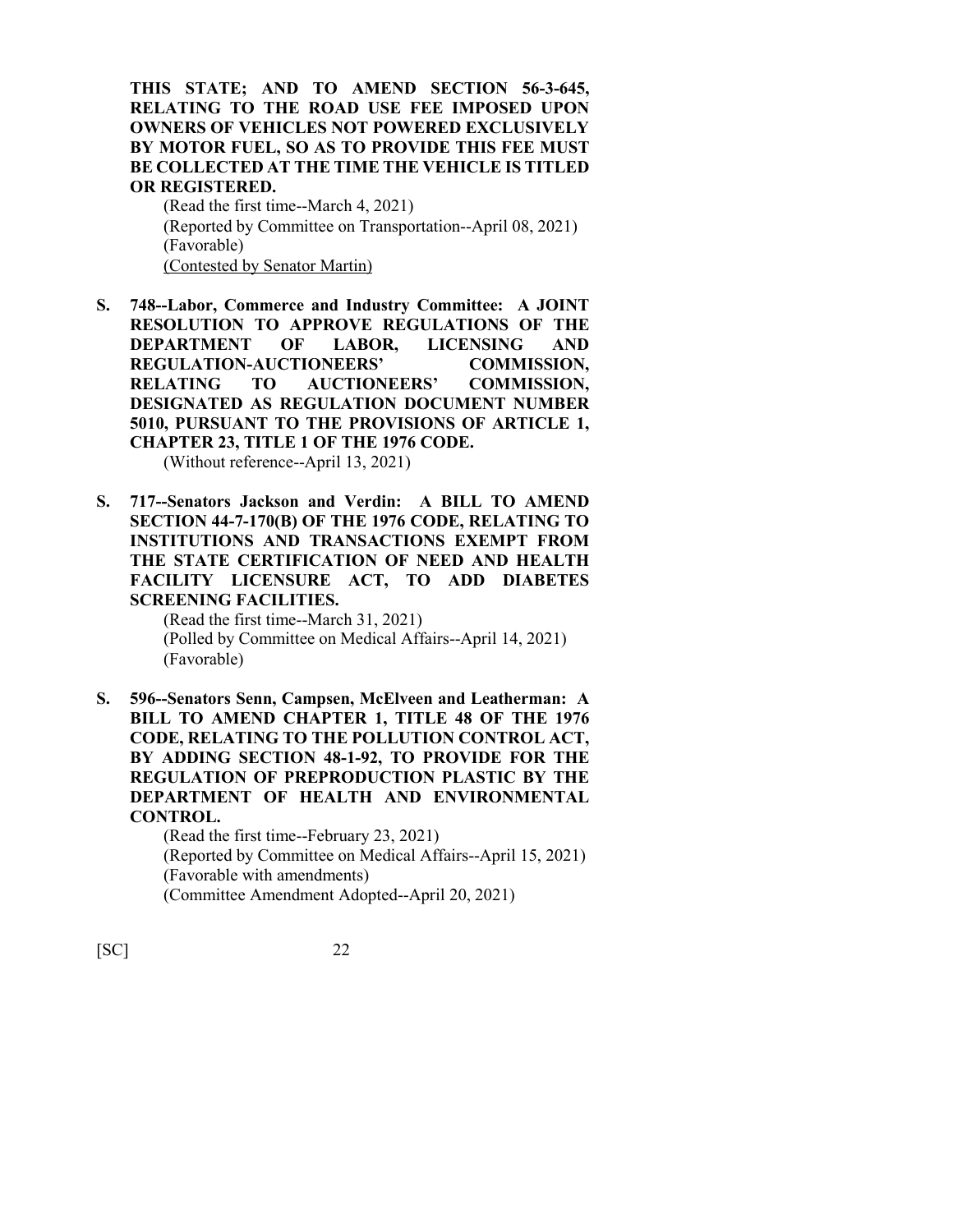**S. 231--Senators Shealy, McLeod and Matthews: A BILL TO ENACT THE "STUDENT IDENTIFICATION CARD SUICIDE PREVENTION ACT"; TO AMEND ARTICLE 5, CHAPTER 1, TITLE 59 OF THE 1976 CODE, RELATING TO MISCELLANEOUS PROVISIONS FOR EDUCATION, BY ADDING SECTION 59-1-375, TO PROVIDE THAT PUBLIC SCHOOLS AND PUBLIC AND PRIVATE INSTITUTIONS OF HIGHER LEARNING SHALL ADD THE TELEPHONE NUMBER FOR THE NATIONAL SUICIDE PREVENTION LIFELINE TO STUDENT IDENTIFICATION CARDS AND MAY ADD TELEPHONE AND TEXT NUMBERS FOR CERTAIN OTHER HOTLINES TO STUDENT IDENTIFICATION CARDS, AND TO PROVIDE FOR THE USE OF STUDENT IDENTIFICATION CARDS IN EXISTENCE BEFORE THE IMPLEMENTATION OF THIS REQUIREMENT.**

> (Read the first time--January 12, 2021) (Reported by Committee on Education--April 20, 2021) (Favorable with amendments)

**H. 3194--Reps. Lucas, G.M. Smith, Simrill, Rutherford, Thigpen, McCravy, McGarry, B. Newton, Long, Yow and Carter: A BILL TO AUTHORIZE THE SALE OF THE ASSETS OF THE SOUTH CAROLINA PUBLIC SERVICE AUTHORITY AND THE ASSUMPTION OR DEFEASMENT OF ITS LIABILITIES OR THE MANAGEMENT OF THE OPERATIONS OF THE PUBLIC SERVICE AUTHORITY BY A THIRD PARTY OR ENTITY; TO CREATE A SPECIAL COMMITTEE OF THE GENERAL ASSEMBLY TO FURTHER NEGOTIATE THE TERMS AND CONDITIONS OF THE PREFERRED SALE RECOMMENDATION OF THE DEPARTMENT OF ADMINISTRATION REGARDING THE PUBLIC SERVICE AUTHORITY AND THE PREFERRED MANAGEMENT RECOMMENDATION OF THE DEPARTMENT OF ADMINISTRATION REGARDING THE PUBLIC SERVICE AUTHORITY, TO PROVIDE THAT THE SPECIAL COMMITTEE SHALL REPORT ONE RECOMMENDATION TO EACH HOUSE OF THE GENERAL ASSEMBLY FOR ITS APPROVAL, AND TO PROVIDE FOR THE MANNER IN WHICH THE SELECTED PROPOSAL SHALL TAKE EFFECT; AND TO AMEND CHAPTER 31, TITLE 58, CODE LAWS OF SOUTH**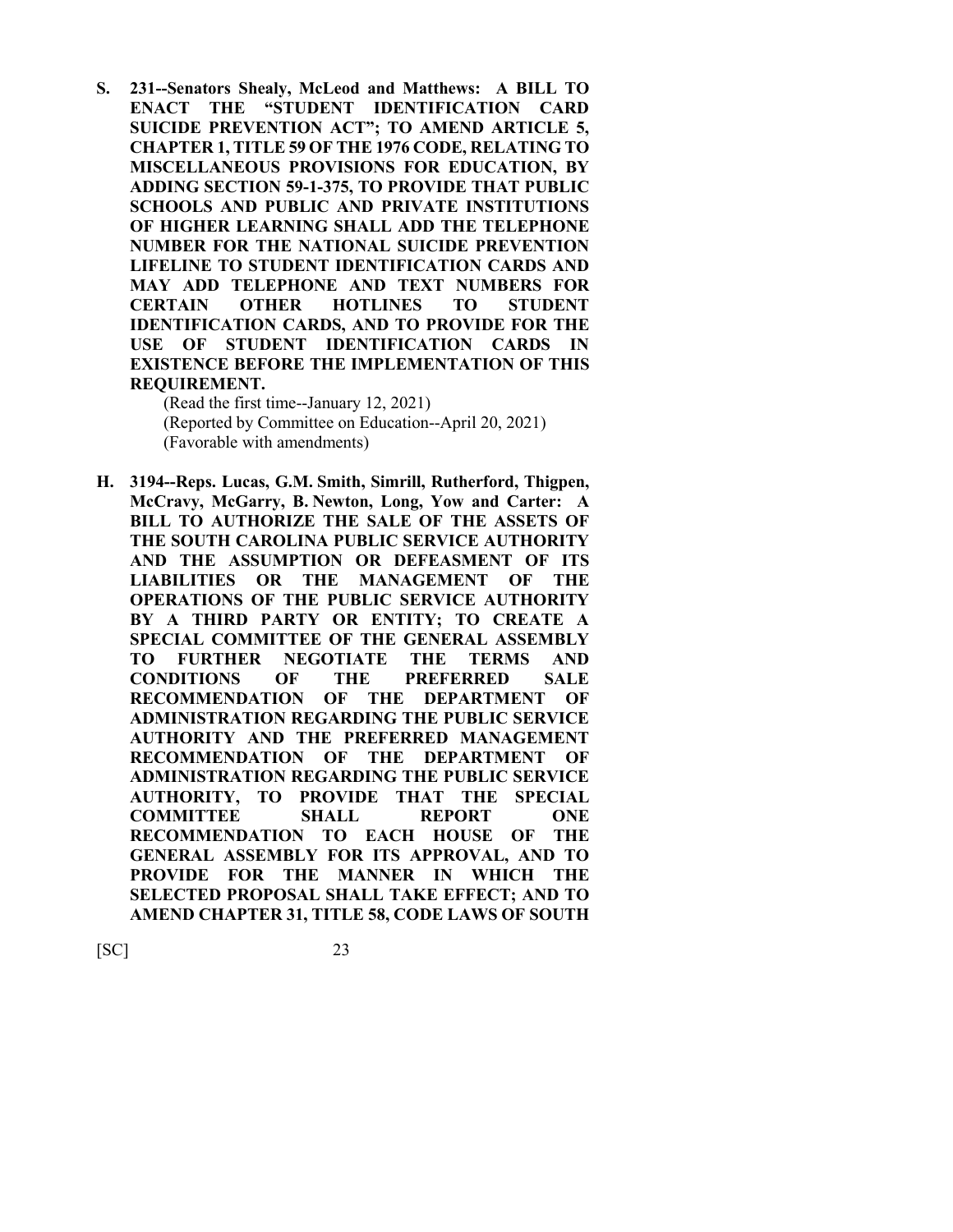#### **CAROLINA, 1976, RELATING TO THE PUBLIC SERVICE AUTHORITY, SO AS TO FURTHER PROVIDE FOR THE GOVERNANCE AND OPERATIONS OF THE AUTHORITY IN CERTAIN PARTICULARS.**

(Read the first time--January 28, 2021) (Polled by Committee on Judiciary--April 20, 2021) (Favorable with amendments)

## **CONCURRENT RESOLUTIONS**

**H. 3662--Rep. Ott: A CONCURRENT RESOLUTION TO REQUEST THE DEPARTMENT OF TRANSPORTATION NAME THE PORTION OF UNITED STATES HIGHWAY 601 IN CALHOUN COUNTY FROM ITS INTERSECTION WITH INABINET ROAD TO ITS INTERSECTION WITH THE ST. MATTHEWS TOWN LIMIT "OTHNIEL WIENGES, JR. MEMORIAL HIGHWAY" AND ERECT APPROPRIATE MARKERS OR SIGNS ALONG THIS PORTION OF HIGHWAY CONTAINING THESE WORDS.** (Introduced--February 9, 2021)

(Recalled from Committee on Transportation--April 20, 2021)

**H. 4018--Reps. Wheeler, Dabney, J.L. Johnson and Lucas: A CONCURRENT RESOLUTION TO REQUEST THE DEPARTMENT OF TRANSPORTATION DEDICATE THE PORTION OF BULL STREET IN THE CITY OF CAMDEN FROM ITS INTERSECTION WITH BROAD STREET TO ITS INTERSECTION WITH MARKET STREET "VONNIE HOLLIDAY WAY" AND ERECT APPROPRIATE MARKERS OR SIGNS ALONG THIS PORTION OF STREET CONTAINING THIS DESIGNATION.**

> (Introduced--April 7, 2021) (Recalled from Committee on Transportation--April 20, 2021)

**H. 4025--Reps. Jefferson, Davis, Pendarvis, Tedder and Kimmons: A CONCURRENT RESOLUTION TO REQUEST THE DEPARTMENT OF TRANSPORTATION NAME THE INTERSECTION OF RIDGE ROAD AND HIGHWAY S-18-78 IN DORCHESTER COUNTY "ANGIE LEE CRUM**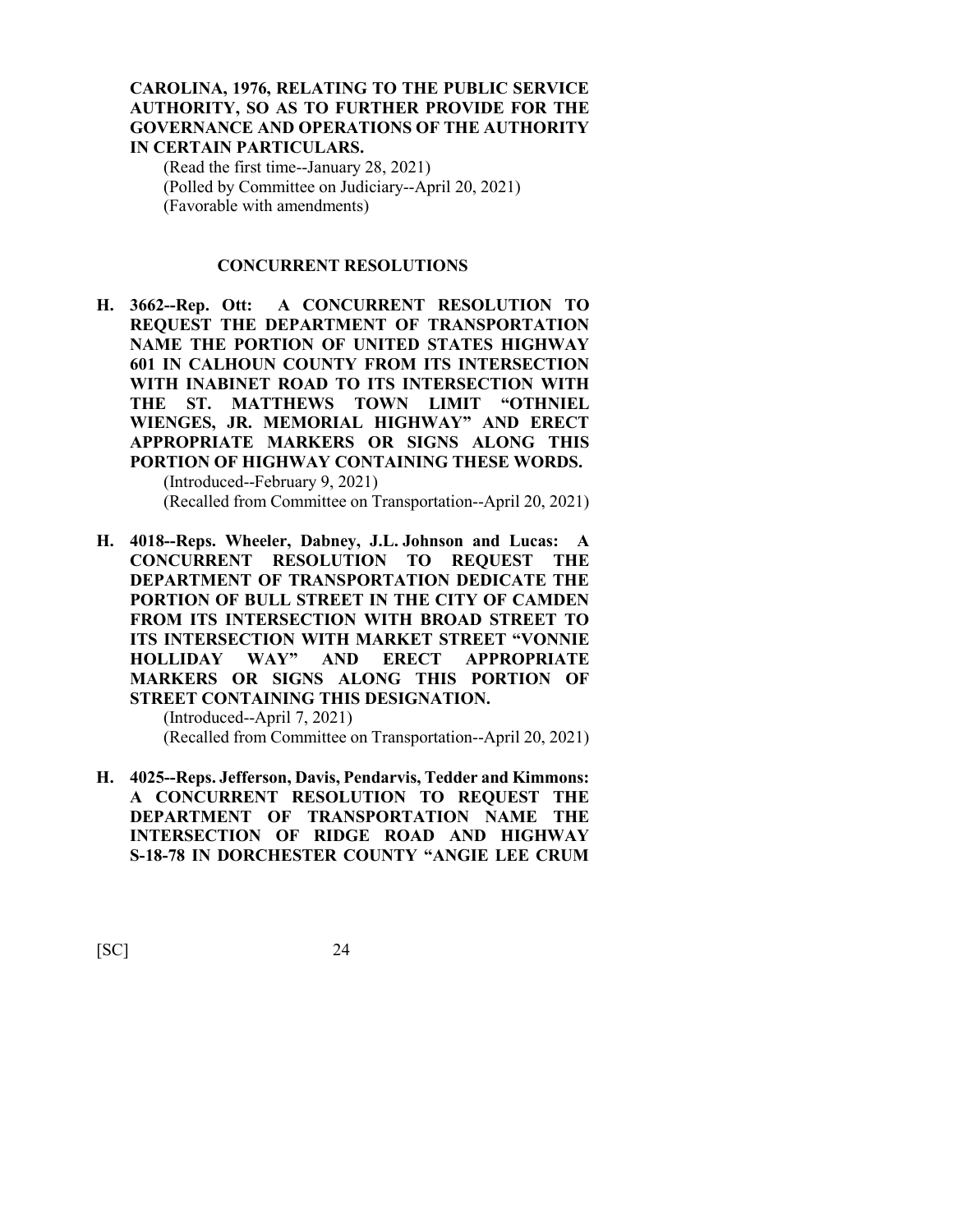## **CROSSING" AND ERECT APPROPRIATE MARKERS OR SIGNS AT THIS LOCATION CONTAINING THESE WORDS.**

(Introduced--April 7, 2021) (Recalled from Committee on Transportation--April 20, 2021)